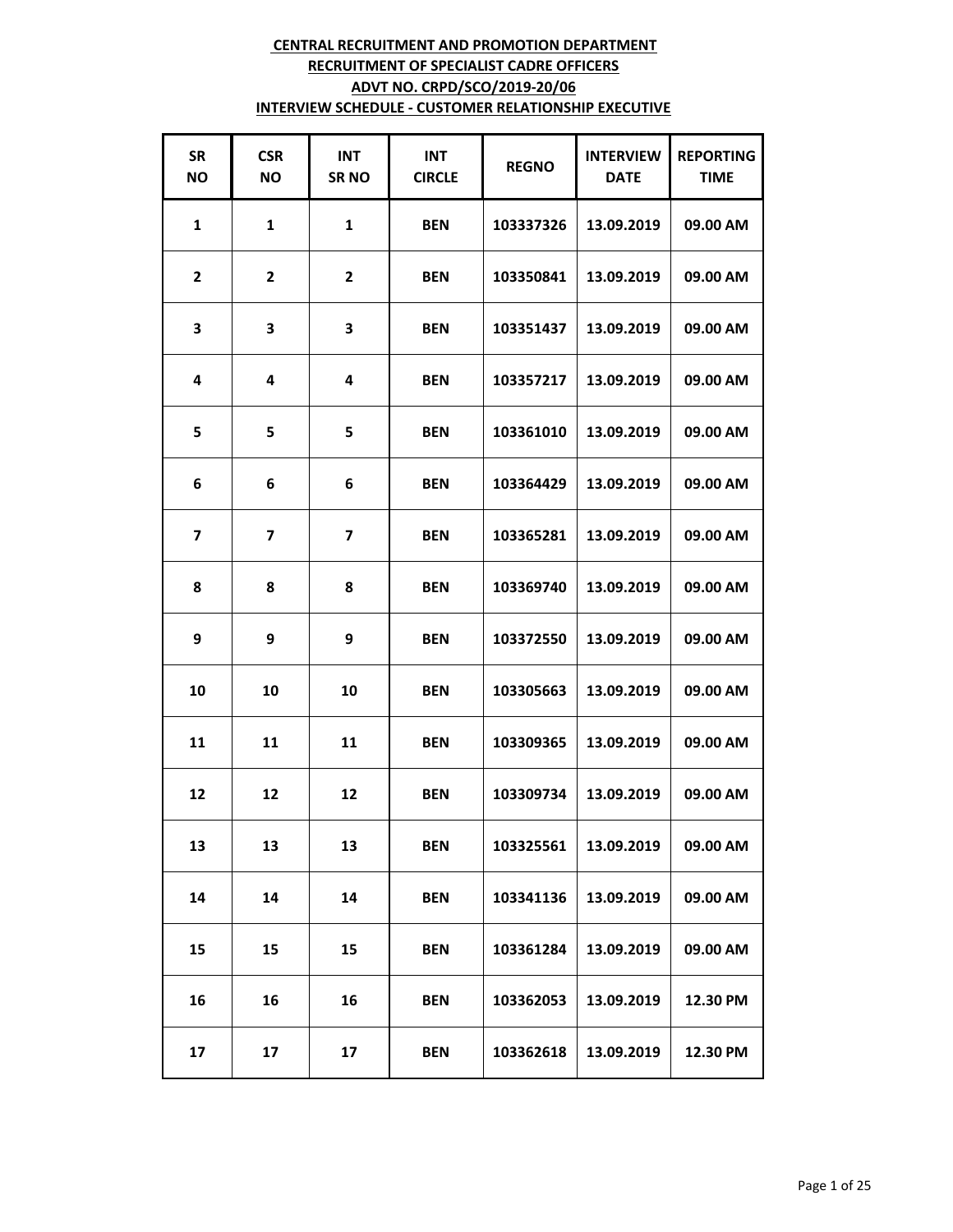| <b>SR</b><br><b>NO</b> | <b>CSR</b><br><b>NO</b> | <b>INT</b><br><b>SRNO</b> | <b>INT</b><br><b>CIRCLE</b> | <b>REGNO</b> | <b>INTERVIEW</b><br><b>DATE</b> | <b>REPORTING</b><br><b>TIME</b> |
|------------------------|-------------------------|---------------------------|-----------------------------|--------------|---------------------------------|---------------------------------|
| 18                     | 18                      | 18                        | <b>BEN</b>                  | 103372185    | 13.09.2019                      | 12.30 PM                        |
| 19                     | 19                      | 19                        | <b>BEN</b>                  | 103356500    | 13.09.2019                      | 12.30 PM                        |
| 20                     | 20                      | 20                        | <b>BEN</b>                  | 103323837    | 13.09.2019                      | 12.30 PM                        |
| 21                     | 21                      | 21                        | <b>BEN</b>                  | 103326504    | 13.09.2019                      | 12.30 PM                        |
| 22                     | 22                      | 22                        | <b>BEN</b>                  | 103333472    | 13.09.2019                      | 12.30 PM                        |
| 23                     | 23                      | 23                        | <b>BEN</b>                  | 103334493    | 13.09.2019                      | 12.30 PM                        |
| 24                     | 24                      | 24                        | <b>BEN</b>                  | 103350850    | 13.09.2019                      | 12.30 PM                        |
| 25                     | 25                      | 25                        | <b>BEN</b>                  | 103361962    | 13.09.2019                      | 12.30 PM                        |
| 26                     | 26                      | 26                        | <b>BEN</b>                  | 103363410    | 13.09.2019                      | 12.30 PM                        |
| 27                     | 27                      | 27                        | <b>BEN</b>                  | 103365927    | 13.09.2019                      | 12.30 PM                        |
| 28                     | 1                       | $\mathbf{1}$              | <b>BHO</b>                  | 103304894    | 11.09.2019                      | 09.00 AM                        |
| 29                     | $\overline{2}$          | $\overline{\mathbf{c}}$   | <b>BHO</b>                  | 103316571    | 11.09.2019                      | 09.00 AM                        |
| 30                     | 3                       | 3                         | <b>BHO</b>                  | 103323313    | 11.09.2019                      | 09.00 AM                        |
| 31                     | 4                       | 4                         | <b>BHO</b>                  | 103327185    | 11.09.2019                      | 09.00 AM                        |
| 32                     | 5                       | 5                         | <b>BHO</b>                  | 103334327    | 11.09.2019                      | 09.00 AM                        |
| 33                     | 6                       | 6                         | <b>BHO</b>                  | 103370377    | 11.09.2019                      | 09.00 AM                        |
| 34                     | $\overline{\mathbf{z}}$ | $\overline{\mathbf{z}}$   | <b>BHO</b>                  | 103303785    | 11.09.2019                      | 09.00 AM                        |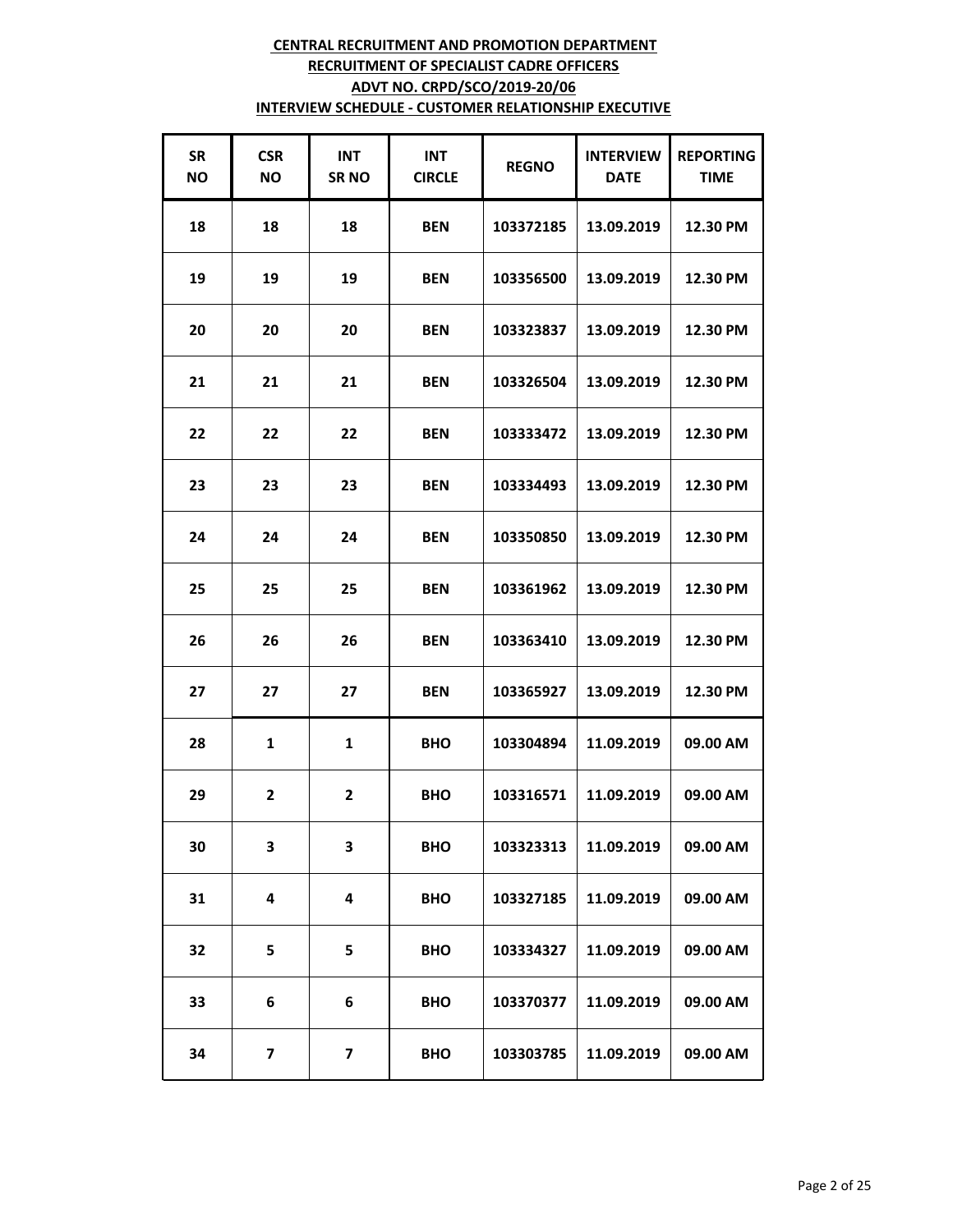| <b>SR</b><br><b>NO</b> | <b>CSR</b><br><b>NO</b> | <b>INT</b><br><b>SRNO</b> | <b>INT</b><br><b>CIRCLE</b> | <b>REGNO</b> | <b>INTERVIEW</b><br><b>DATE</b> | <b>REPORTING</b><br><b>TIME</b> |
|------------------------|-------------------------|---------------------------|-----------------------------|--------------|---------------------------------|---------------------------------|
| 35                     | 8                       | 8                         | <b>BHO</b>                  | 103351496    | 11.09.2019                      | 09.00 AM                        |
| 36                     | 9                       | 9                         | <b>BHO</b>                  | 103313406    | 11.09.2019                      | 09.00 AM                        |
| 37                     | 10                      | 10                        | <b>BHO</b>                  | 103354665    | 11.09.2019                      | 09.00 AM                        |
| 38                     | 11                      | 11                        | <b>BHO</b>                  | 103369117    | 11.09.2019                      | 09.00 AM                        |
| 39                     | 12                      | 12                        | <b>BHO</b>                  | 103369596    | 11.09.2019                      | 09.00 AM                        |
| 40                     | 13                      | 13                        | <b>BHO</b>                  | 103300606    | 11.09.2019                      | 09.00 AM                        |
| 41                     | 14                      | 14                        | <b>BHO</b>                  | 103371098    | 11.09.2019                      | 09.00 AM                        |
| 42                     | 15                      | 15                        | <b>BHO</b>                  | 103312106    | 11.09.2019                      | 09.00 AM                        |
| 43                     | 16                      | 16                        | <b>BHO</b>                  | 103320401    | 11.09.2019                      | 09.00 AM                        |
| 44                     | 17                      | 17                        | <b>BHO</b>                  | 103366096    | 11.09.2019                      | 09.00 AM                        |
| 45                     | 18                      | 18                        | <b>BHO</b>                  | 103367754    | 11.09.2019                      | 09.00 AM                        |
| 46                     | 19                      | 19                        | <b>BHO</b>                  | 103371963    | 11.09.2019                      | 09.00 AM                        |
| 47                     | 20                      | 20                        | <b>BHO</b>                  | 103372230    | 11.09.2019                      | 09.00 AM                        |
| 48                     | 1                       | $\mathbf{1}$              | <b>CC</b>                   | 103300966    | 16.09.2019                      | 09.00 AM                        |
| 49                     | $\mathbf{2}$            | $\mathbf{2}$              | cc                          | 103301329    | 16.09.2019                      | 09.00 AM                        |
| 50                     | 3                       | 3                         | <b>CC</b>                   | 103302774    | 16.09.2019                      | 09.00 AM                        |
| 51                     | 4                       | 4                         | cc                          | 103303310    | 16.09.2019                      | 09.00 AM                        |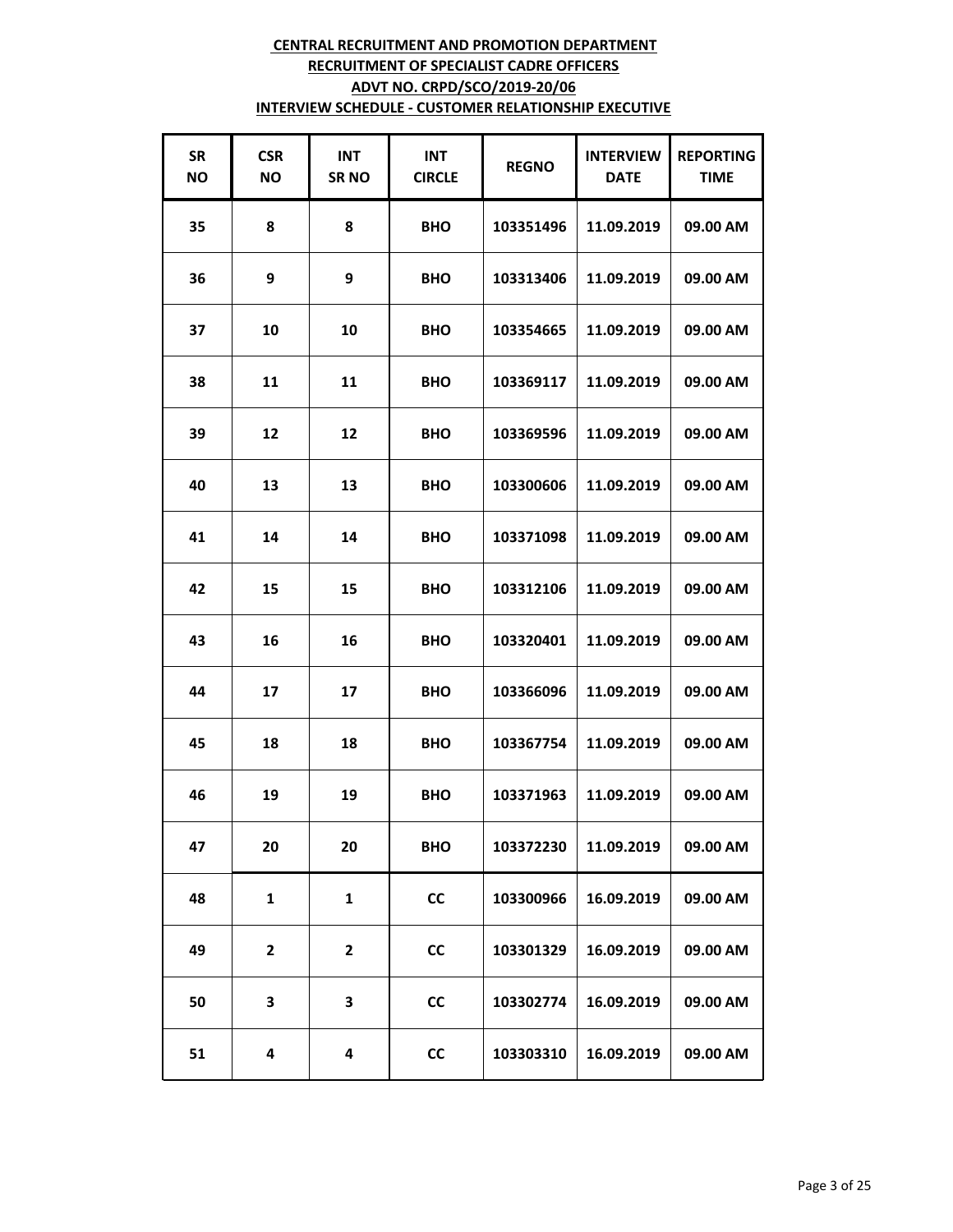| <b>SR</b><br><b>NO</b> | <b>CSR</b><br>ΝO        | <b>INT</b><br><b>SRNO</b> | <b>INT</b><br><b>CIRCLE</b> | <b>REGNO</b> | <b>INTERVIEW</b><br><b>DATE</b> | <b>REPORTING</b><br><b>TIME</b> |
|------------------------|-------------------------|---------------------------|-----------------------------|--------------|---------------------------------|---------------------------------|
| 52                     | 5                       | 5                         | <b>CC</b>                   | 103304753    | 16.09.2019                      | 09.00 AM                        |
| 53                     | 6                       | 6                         | <b>CC</b>                   | 103307963    | 16.09.2019                      | 09.00 AM                        |
| 54                     | $\overline{\mathbf{z}}$ | 7                         | <b>CC</b>                   | 103311237    | 16.09.2019                      | 09.00 AM                        |
| 55                     | 8                       | 8                         | <b>CC</b>                   | 103312875    | 16.09.2019                      | 09.00 AM                        |
| 56                     | 9                       | 9                         | <b>CC</b>                   | 103316845    | 16.09.2019                      | 09.00 AM                        |
| 57                     | 10                      | 10                        | <b>CC</b>                   | 103322129    | 16.09.2019                      | 09.00 AM                        |
| 58                     | 11                      | 11                        | <b>CC</b>                   | 103326306    | 16.09.2019                      | 09.00 AM                        |
| 59                     | 12                      | 12                        | <b>CC</b>                   | 103327549    | 16.09.2019                      | 09.00 AM                        |
| 60                     | 13                      | 13                        | <b>CC</b>                   | 103339400    | 16.09.2019                      | 09.00 AM                        |
| 61                     | 14                      | 14                        | <b>CC</b>                   | 103344187    | 16.09.2019                      | 09.00 AM                        |
| 62                     | 15                      | 15                        | <b>CC</b>                   | 103352068    | 16.09.2019                      | 09.00 AM                        |
| 63                     | 16                      | 16                        | <b>CC</b>                   | 103355399    | 16.09.2019                      | 09.00 AM                        |
| 64                     | 17                      | 17                        | cc                          | 103355471    | 16.09.2019                      | 09.00 AM                        |
| 65                     | 18                      | 18                        | <b>CC</b>                   | 103356779    | 16.09.2019                      | 09.00 AM                        |
| 66                     | 19                      | 19                        | cc                          | 103358960    | 16.09.2019                      | 12.30 PM                        |
| 67                     | 20                      | 20                        | <b>CC</b>                   | 103359467    | 16.09.2019                      | 12.30 PM                        |
| 68                     | 21                      | 21                        | <b>CC</b>                   | 103360284    | 16.09.2019                      | 12.30 PM                        |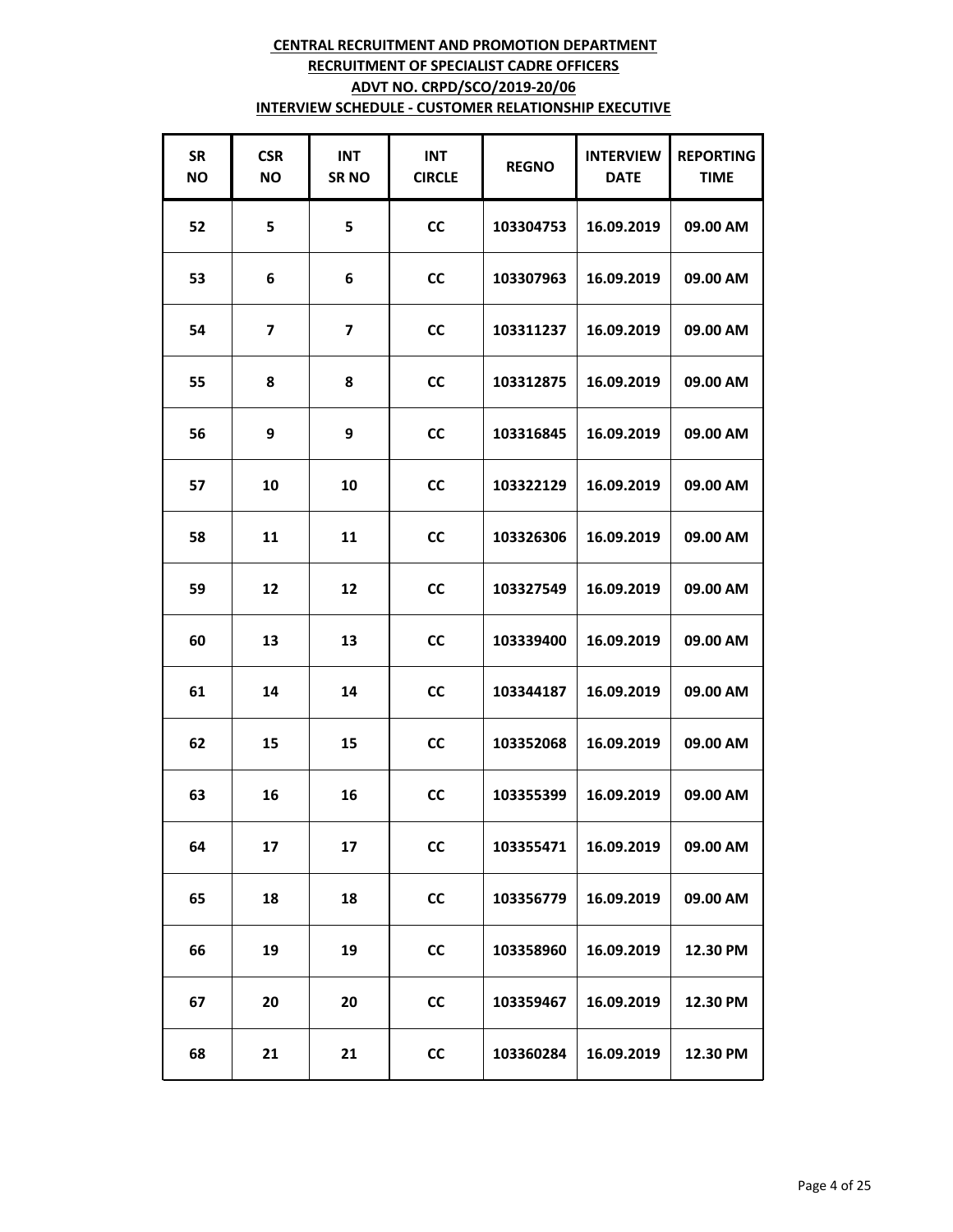| <b>SR</b><br><b>NO</b> | <b>CSR</b><br>ΝO | <b>INT</b><br><b>SRNO</b> | <b>INT</b><br><b>CIRCLE</b> | <b>REGNO</b> | <b>INTERVIEW</b><br><b>DATE</b> | <b>REPORTING</b><br><b>TIME</b> |
|------------------------|------------------|---------------------------|-----------------------------|--------------|---------------------------------|---------------------------------|
| 69                     | 22               | 22                        | <b>CC</b>                   | 103360295    | 16.09.2019                      | 12.30 PM                        |
| 70                     | 23               | 23                        | <b>CC</b>                   | 103361293    | 16.09.2019                      | 12.30 PM                        |
| 71                     | 24               | 24                        | <b>CC</b>                   | 103363501    | 16.09.2019                      | 12.30 PM                        |
| 72                     | 25               | 25                        | <b>CC</b>                   | 103364539    | 16.09.2019                      | 12.30 PM                        |
| 73                     | 26               | 26                        | <b>CC</b>                   | 103366107    | 16.09.2019                      | 12.30 PM                        |
| 74                     | 27               | 27                        | cc                          | 103369411    | 16.09.2019                      | 12.30 PM                        |
| 75                     | 28               | 28                        | <b>CC</b>                   | 103370610    | 16.09.2019                      | 12.30 PM                        |
| 76                     | 29               | 29                        | <b>CC</b>                   | 103370630    | 16.09.2019                      | 12.30 PM                        |
| 77                     | 30               | 30                        | <b>CC</b>                   | 103372281    | 16.09.2019                      | 12.30 PM                        |
| 78                     | 31               | $\mathbf{1}$              | <b>CC</b>                   | 103308950    | 17.09.2019                      | 09.00 AM                        |
| 79                     | 32               | $\overline{2}$            | <b>CC</b>                   | 103309669    | 17.09.2019                      | 09.00 AM                        |
| 80                     | 33               | 3                         | <b>CC</b>                   | 103342221    | 17.09.2019                      | 09.00 AM                        |
| 81                     | 34               | 4                         | cc                          | 103364120    | 17.09.2019                      | 09.00 AM                        |
| 82                     | 35               | 5                         | <b>CC</b>                   | 103371745    | 17.09.2019                      | 09.00 AM                        |
| 83                     | 36               | 6                         | cc                          | 103300514    | 17.09.2019                      | 09.00 AM                        |
| 84                     | 37               | 7                         | <b>CC</b>                   | 103306598    | 17.09.2019                      | 09.00 AM                        |
| 85                     | 38               | 8                         | <b>CC</b>                   | 103311325    | 17.09.2019                      | 09.00 AM                        |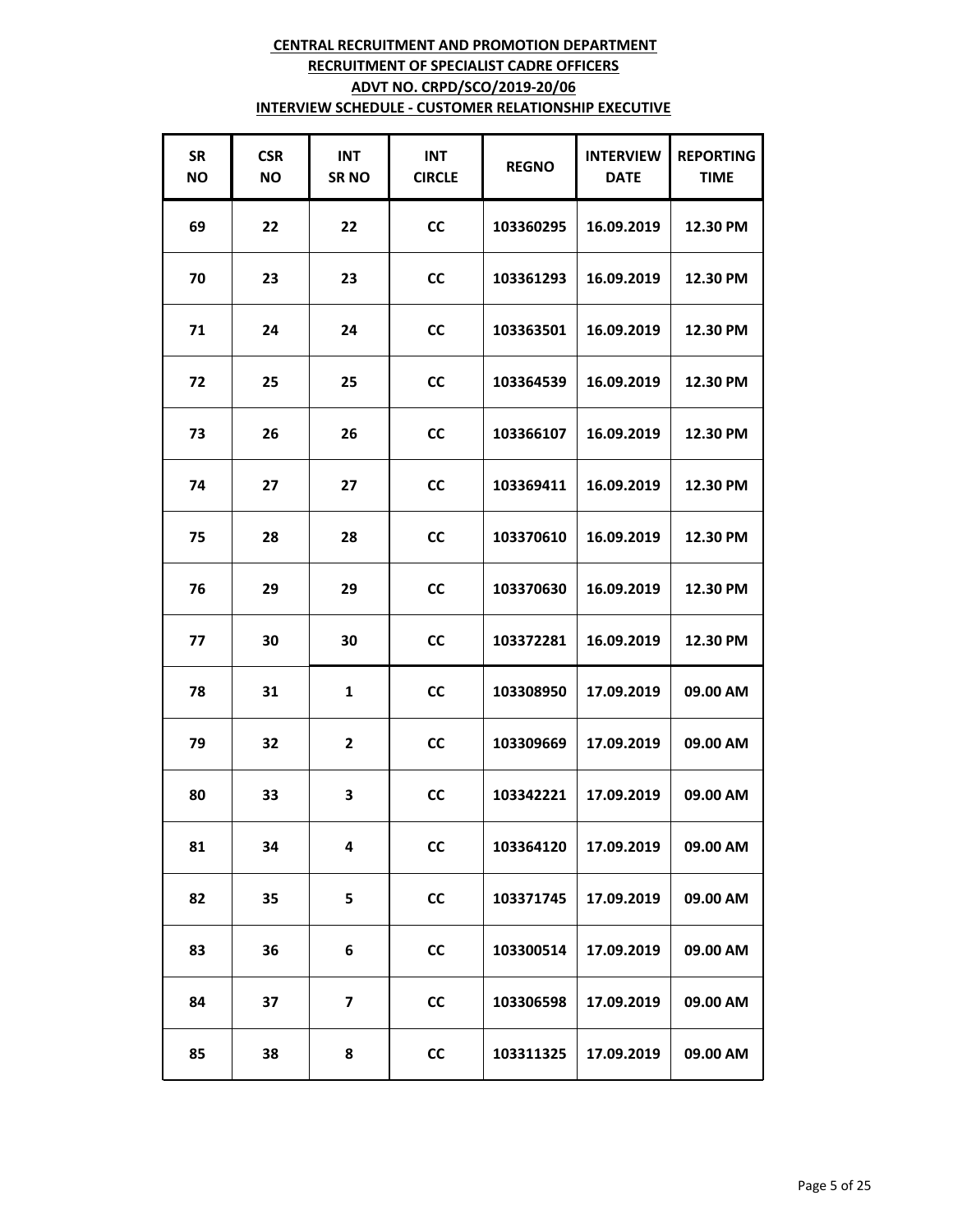| <b>SR</b><br><b>NO</b> | <b>CSR</b><br>ΝO | <b>INT</b><br><b>SRNO</b> | <b>INT</b><br><b>CIRCLE</b> | <b>REGNO</b> | <b>INTERVIEW</b><br><b>DATE</b> | <b>REPORTING</b><br><b>TIME</b> |
|------------------------|------------------|---------------------------|-----------------------------|--------------|---------------------------------|---------------------------------|
| 86                     | 39               | 9                         | <b>CC</b>                   | 103316740    | 17.09.2019                      | 09.00 AM                        |
| 87                     | 40               | 10                        | <b>CC</b>                   | 103322793    | 17.09.2019                      | 09.00 AM                        |
| 88                     | 41               | 11                        | CС                          | 103323585    | 17.09.2019                      | 09.00 AM                        |
| 89                     | 42               | 12                        | <b>CC</b>                   | 103324721    | 17.09.2019                      | 09.00 AM                        |
| 90                     | 43               | 13                        | <b>CC</b>                   | 103332451    | 17.09.2019                      | 09.00 AM                        |
| 91                     | 44               | 14                        | <b>CC</b>                   | 103333839    | 17.09.2019                      | 09.00 AM                        |
| 92                     | 45               | 15                        | <b>CC</b>                   | 103340665    | 17.09.2019                      | 09.00 AM                        |
| 93                     | 46               | 16                        | <b>CC</b>                   | 103345689    | 17.09.2019                      | 09.00 AM                        |
| 94                     | 47               | 17                        | <b>CC</b>                   | 103349420    | 17.09.2019                      | 09.00 AM                        |
| 95                     | 48               | 18                        | <b>CC</b>                   | 103350277    | 17.09.2019                      | 09.00 AM                        |
| 96                     | 49               | 19                        | <b>CC</b>                   | 103353468    | 17.09.2019                      | 12.30 PM                        |
| 97                     | 50               | 20                        | <b>CC</b>                   | 103355238    | 17.09.2019                      | 12.30 PM                        |
| 98                     | 51               | 21                        | cc                          | 103358532    | 17.09.2019                      | 12.30 PM                        |
| 99                     | 52               | 22                        | <b>CC</b>                   | 103359141    | 17.09.2019                      | 12.30 PM                        |
| 100                    | 53               | 23                        | cc                          | 103367734    | 17.09.2019                      | 12.30 PM                        |
| 101                    | 54               | 24                        | <b>CC</b>                   | 103301787    | 17.09.2019                      | 12.30 PM                        |
| 102                    | 55               | 25                        | <b>CC</b>                   | 103360273    | 17.09.2019                      | 12.30 PM                        |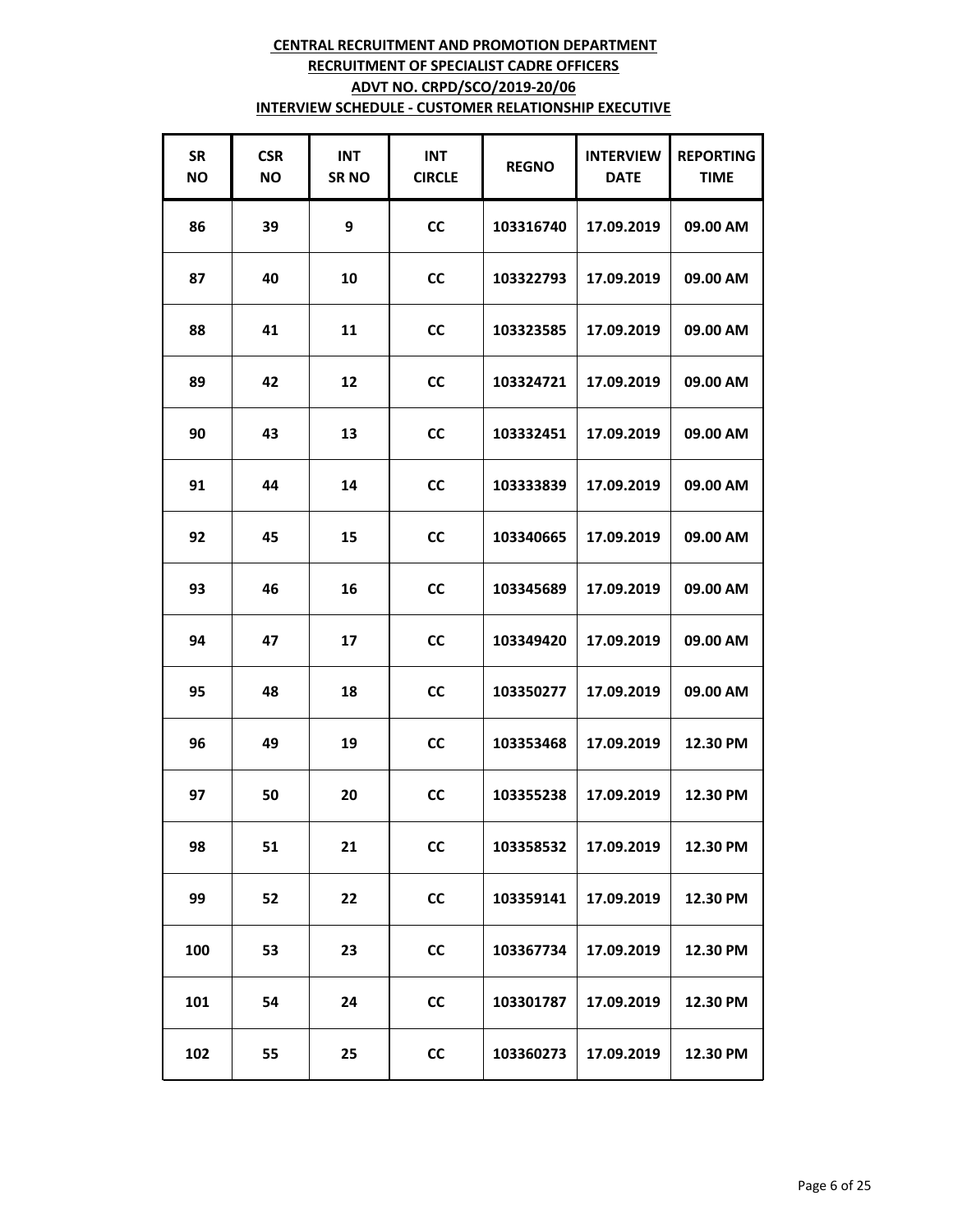| <b>SR</b><br><b>NO</b> | <b>CSR</b><br>ΝO | <b>INT</b><br><b>SRNO</b> | <b>INT</b><br><b>CIRCLE</b> | <b>REGNO</b> | <b>INTERVIEW</b><br><b>DATE</b> | <b>REPORTING</b><br><b>TIME</b> |
|------------------------|------------------|---------------------------|-----------------------------|--------------|---------------------------------|---------------------------------|
| 103                    | 56               | 26                        | <b>CC</b>                   | 103365264    | 17.09.2019                      | 12.30 PM                        |
| 104                    | 57               | 27                        | <b>CC</b>                   | 103369357    | 17.09.2019                      | 12.30 PM                        |
| 105                    | 58               | 28                        | CС                          | 103301672    | 17.09.2019                      | 12.30 PM                        |
| 106                    | 59               | 29                        | <b>CC</b>                   | 103309185    | 17.09.2019                      | 12.30 PM                        |
| 107                    | 60               | 30                        | <b>CC</b>                   | 103315332    | 17.09.2019                      | 12.30 PM                        |
| 108                    | 61               | $\mathbf{1}$              | <b>CC</b>                   | 103317891    | 18.09.2019                      | 09.00 AM                        |
| 109                    | 62               | $\overline{\mathbf{2}}$   | <b>CC</b>                   | 103323460    | 18.09.2019                      | 09.00 AM                        |
| 110                    | 63               | 3                         | <b>CC</b>                   | 103323665    | 18.09.2019                      | 09.00 AM                        |
| 111                    | 64               | 4                         | <b>CC</b>                   | 103324979    | 18.09.2019                      | 09.00 AM                        |
| 112                    | 65               | 5                         | <b>CC</b>                   | 103325909    | 18.09.2019                      | 09.00 AM                        |
| 113                    | 66               | 6                         | <b>CC</b>                   | 103328889    | 18.09.2019                      | 09.00 AM                        |
| 114                    | 67               | 7                         | <b>CC</b>                   | 103331030    | 18.09.2019                      | 09.00 AM                        |
| 115                    | 68               | 8                         | CC                          | 103331353    | 18.09.2019                      | 09.00 AM                        |
| 116                    | 69               | 9                         | <b>CC</b>                   | 103333320    | 18.09.2019                      | 09.00 AM                        |
| 117                    | 70               | 10                        | cc                          | 103333741    | 18.09.2019                      | 09.00 AM                        |
| 118                    | 71               | 11                        | <b>CC</b>                   | 103334008    | 18.09.2019                      | 09.00 AM                        |
| 119                    | 72               | 12                        | <b>CC</b>                   | 103334376    | 18.09.2019                      | 09.00 AM                        |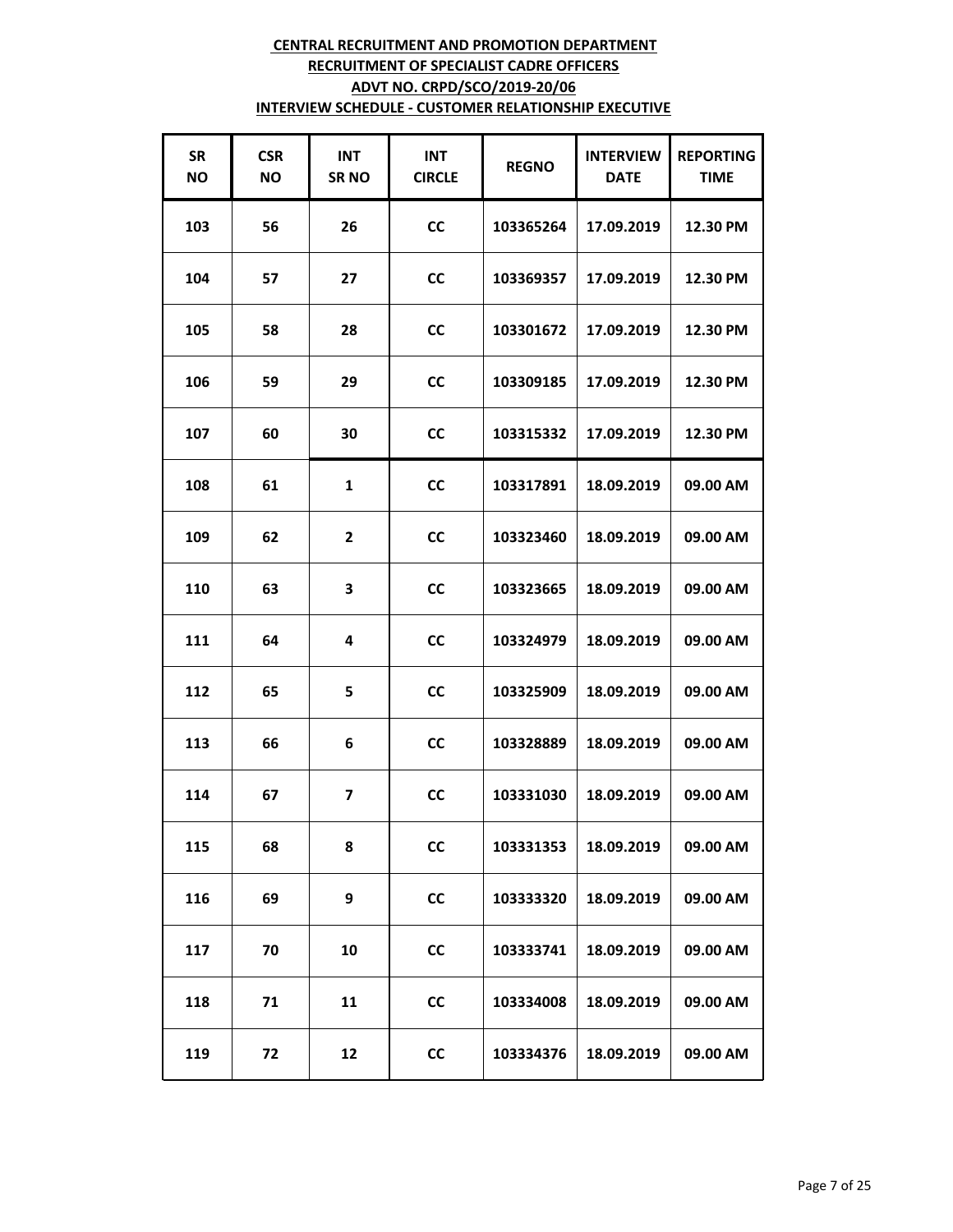| <b>SR</b><br><b>NO</b> | <b>CSR</b><br>NO. | <b>INT</b><br><b>SRNO</b> | <b>INT</b><br><b>CIRCLE</b> | <b>REGNO</b> | <b>INTERVIEW</b><br><b>DATE</b> | <b>REPORTING</b><br><b>TIME</b> |
|------------------------|-------------------|---------------------------|-----------------------------|--------------|---------------------------------|---------------------------------|
| 120                    | 73                | 13                        | <b>CC</b>                   | 103334511    | 18.09.2019                      | 09.00 AM                        |
| 121                    | 74                | 14                        | <b>CC</b>                   | 103337446    | 18.09.2019                      | 09.00 AM                        |
| 122                    | 75                | 15                        | <b>CC</b>                   | 103341345    | 18.09.2019                      | 09.00 AM                        |
| 123                    | 76                | 16                        | <b>CC</b>                   | 103341711    | 18.09.2019                      | 09.00 AM                        |
| 124                    | 77                | 17                        | <b>CC</b>                   | 103342493    | 18.09.2019                      | 09.00 AM                        |
| 125                    | 78                | 18                        | <b>CC</b>                   | 103343222    | 18.09.2019                      | 09.00 AM                        |
| 126                    | 79                | 19                        | <b>CC</b>                   | 103344163    | 18.09.2019                      | 12.30 PM                        |
| 127                    | 80                | 20                        | <b>CC</b>                   | 103345680    | 18.09.2019                      | 12.30 PM                        |
| 128                    | 81                | 21                        | <b>CC</b>                   | 103345941    | 18.09.2019                      | 12.30 PM                        |
| 129                    | 82                | 22                        | <b>CC</b>                   | 103354828    | 18.09.2019                      | 12.30 PM                        |
| 130                    | 83                | 23                        | <b>CC</b>                   | 103355579    | 18.09.2019                      | 12.30 PM                        |
| 131                    | 84                | 24                        | <b>CC</b>                   | 103357705    | 18.09.2019                      | 12.30 PM                        |
| 132                    | 85                | 25                        | <b>CC</b>                   | 103358691    | 18.09.2019                      | 12.30 PM                        |
| 133                    | 86                | 26                        | <b>CC</b>                   | 103359324    | 18.09.2019                      | 12.30 PM                        |
| 134                    | 87                | 27                        | cc                          | 103361530    | 18.09.2019                      | 12.30 PM                        |
| 135                    | 88                | 28                        | <b>CC</b>                   | 103364932    | 18.09.2019                      | 12.30 PM                        |
| 136                    | 89                | 29                        | <b>CC</b>                   | 103364949    | 18.09.2019                      | 12.30 PM                        |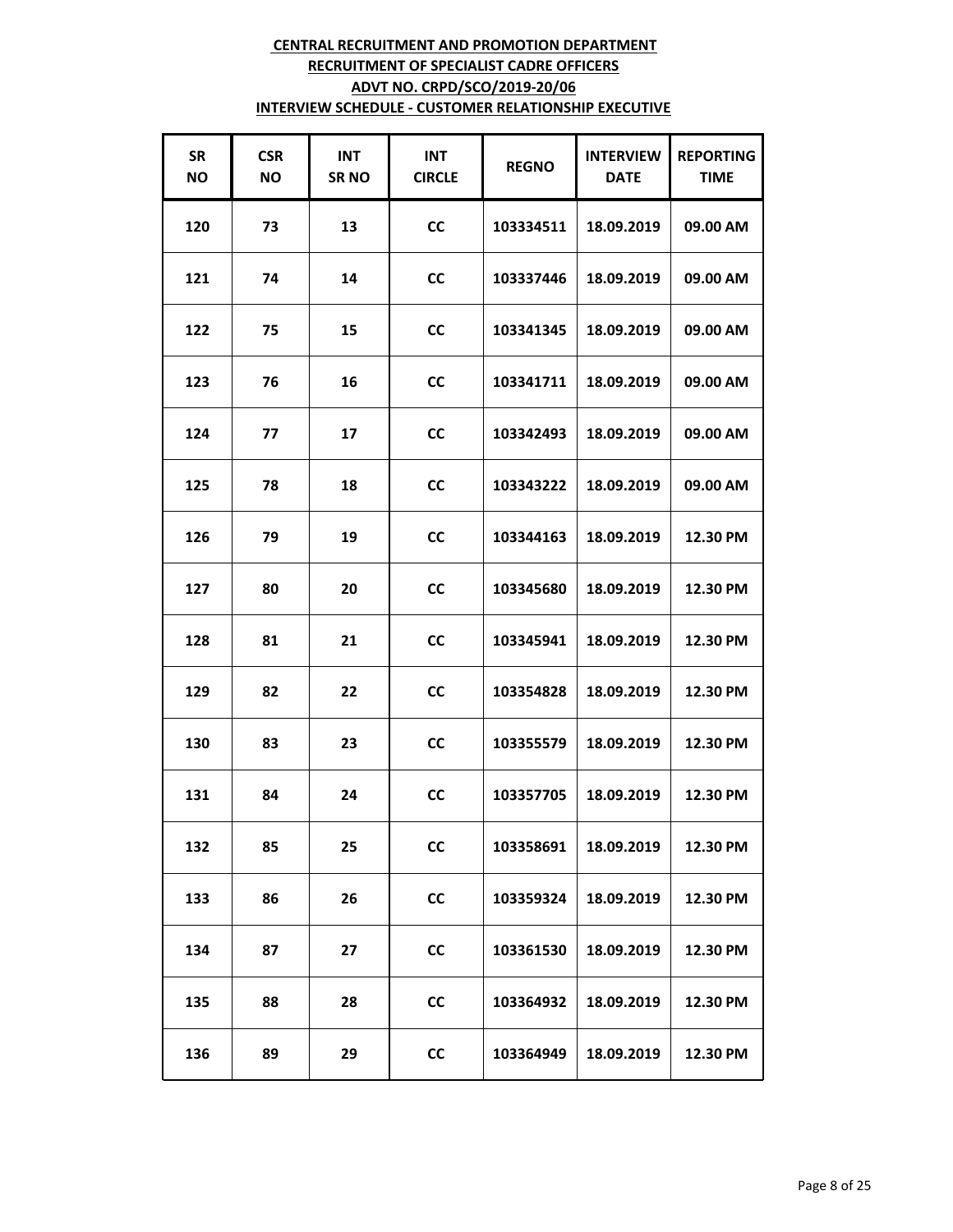| <b>SR</b><br><b>NO</b> | <b>CSR</b><br>ΝO        | <b>INT</b><br><b>SRNO</b> | <b>INT</b><br><b>CIRCLE</b> | <b>REGNO</b> | <b>INTERVIEW</b><br><b>DATE</b> | <b>REPORTING</b><br><b>TIME</b> |
|------------------------|-------------------------|---------------------------|-----------------------------|--------------|---------------------------------|---------------------------------|
| 137                    | 90                      | 30                        | <b>CC</b>                   | 103369516    | 18.09.2019                      | 12.30 PM                        |
| 138                    | 1                       | $\mathbf{1}$              | <b>CHA</b>                  | 103302422    | 12.09.2019                      | 09.00 AM                        |
| 139                    | $\mathbf{2}$            | 2                         | <b>CHA</b>                  | 103305850    | 12.09.2019                      | 09.00 AM                        |
| 140                    | 3                       | 3                         | <b>CHA</b>                  | 103320909    | 12.09.2019                      | 09.00 AM                        |
| 141                    | 4                       | 4                         | <b>CHA</b>                  | 103322981    | 12.09.2019                      | 09.00 AM                        |
| 142                    | 5                       | 5                         | <b>CHA</b>                  | 103327114    | 12.09.2019                      | 09.00 AM                        |
| 143                    | 6                       | 6                         | <b>CHA</b>                  | 103327686    | 12.09.2019                      | 09.00 AM                        |
| 144                    | $\overline{\mathbf{z}}$ | $\overline{\mathbf{z}}$   | <b>CHA</b>                  | 103329825    | 12.09.2019                      | 09.00 AM                        |
| 145                    | 8                       | 8                         | <b>CHA</b>                  | 103332473    | 12.09.2019                      | 09.00 AM                        |
| 146                    | 9                       | 9                         | <b>CHA</b>                  | 103334654    | 12.09.2019                      | 09.00 AM                        |
| 147                    | 10                      | 10                        | <b>CHA</b>                  | 103336348    | 12.09.2019                      | 09.00 AM                        |
| 148                    | 11                      | 11                        | <b>CHA</b>                  | 103338310    | 12.09.2019                      | 09.00 AM                        |
| 149                    | 12                      | 12                        | <b>CHA</b>                  | 103342409    | 12.09.2019                      | 09.00 AM                        |
| 150                    | 13                      | 13                        | <b>CHA</b>                  | 103342830    | 12.09.2019                      | 09.00 AM                        |
| 151                    | 14                      | 14                        | <b>CHA</b>                  | 103355820    | 12.09.2019                      | 09.00 AM                        |
| 152                    | 15                      | 15                        | <b>CHA</b>                  | 103364607    | 12.09.2019                      | 09.00 AM                        |
| 153                    | 16                      | 16                        | <b>CHA</b>                  | 103365299    | 12.09.2019                      | 09.00 AM                        |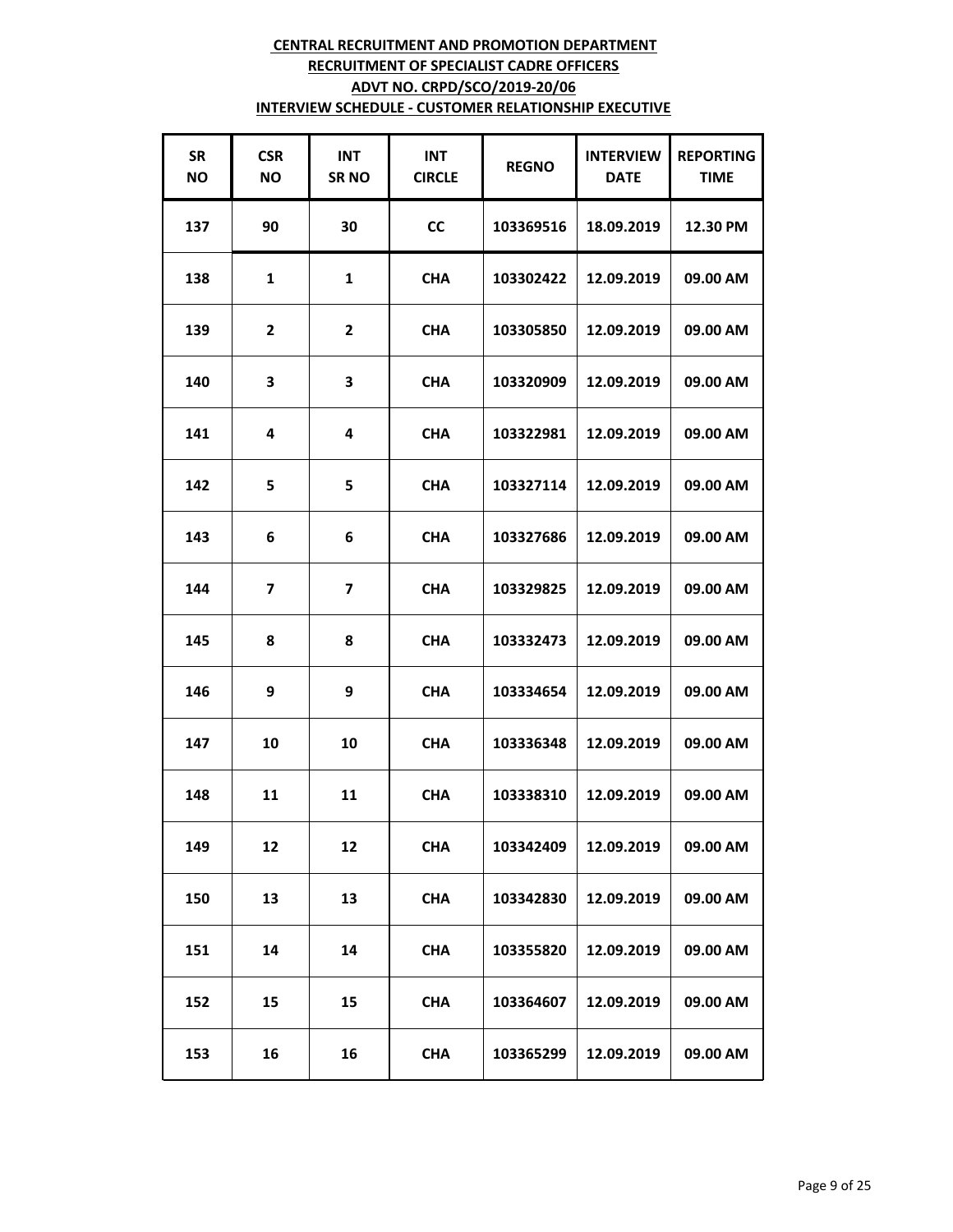| <b>SR</b><br><b>NO</b> | <b>CSR</b><br>ΝO | <b>INT</b><br><b>SRNO</b> | <b>INT</b><br><b>CIRCLE</b> | <b>REGNO</b> | <b>INTERVIEW</b><br><b>DATE</b> | <b>REPORTING</b><br><b>TIME</b> |
|------------------------|------------------|---------------------------|-----------------------------|--------------|---------------------------------|---------------------------------|
| 154                    | 17               | 17                        | <b>CHA</b>                  | 103302039    | 12.09.2019                      | 09.00 AM                        |
| 155                    | 18               | 18                        | <b>CHA</b>                  | 103305747    | 12.09.2019                      | 09.00 AM                        |
| 156                    | 19               | 19                        | <b>CHA</b>                  | 103312074    | 12.09.2019                      | 09.00 AM                        |
| 157                    | 20               | 20                        | <b>CHA</b>                  | 103324218    | 12.09.2019                      | 09.00 AM                        |
| 158                    | 21               | 21                        | <b>CHA</b>                  | 103361591    | 12.09.2019                      | 12.30 PM                        |
| 159                    | 22               | 22                        | <b>CHA</b>                  | 103301487    | 12.09.2019                      | 12.30 PM                        |
| 160                    | 23               | 23                        | <b>CHA</b>                  | 103307543    | 12.09.2019                      | 12.30 PM                        |
| 161                    | 24               | 24                        | <b>CHA</b>                  | 103311308    | 12.09.2019                      | 12.30 PM                        |
| 162                    | 25               | 25                        | <b>CHA</b>                  | 103316100    | 12.09.2019                      | 12.30 PM                        |
| 163                    | 26               | 26                        | <b>CHA</b>                  | 103330048    | 12.09.2019                      | 12.30 PM                        |
| 164                    | 27               | 27                        | <b>CHA</b>                  | 103334770    | 12.09.2019                      | 12.30 PM                        |
| 165                    | 28               | 28                        | <b>CHA</b>                  | 103339286    | 12.09.2019                      | 12.30 PM                        |
| 166                    | 29               | 29                        | <b>CHA</b>                  | 103345646    | 12.09.2019                      | 12.30 PM                        |
| 167                    | 30               | 30                        | <b>CHA</b>                  | 103352018    | 12.09.2019                      | 12.30 PM                        |
| 168                    | 31               | 31                        | <b>CHA</b>                  | 103357448    | 12.09.2019                      | 12.30 PM                        |
| 169                    | 32               | 32                        | <b>CHA</b>                  | 103360889    | 12.09.2019                      | 12.30 PM                        |
| 170                    | 33               | 33                        | <b>CHA</b>                  | 103364081    | 12.09.2019                      | 12.30 PM                        |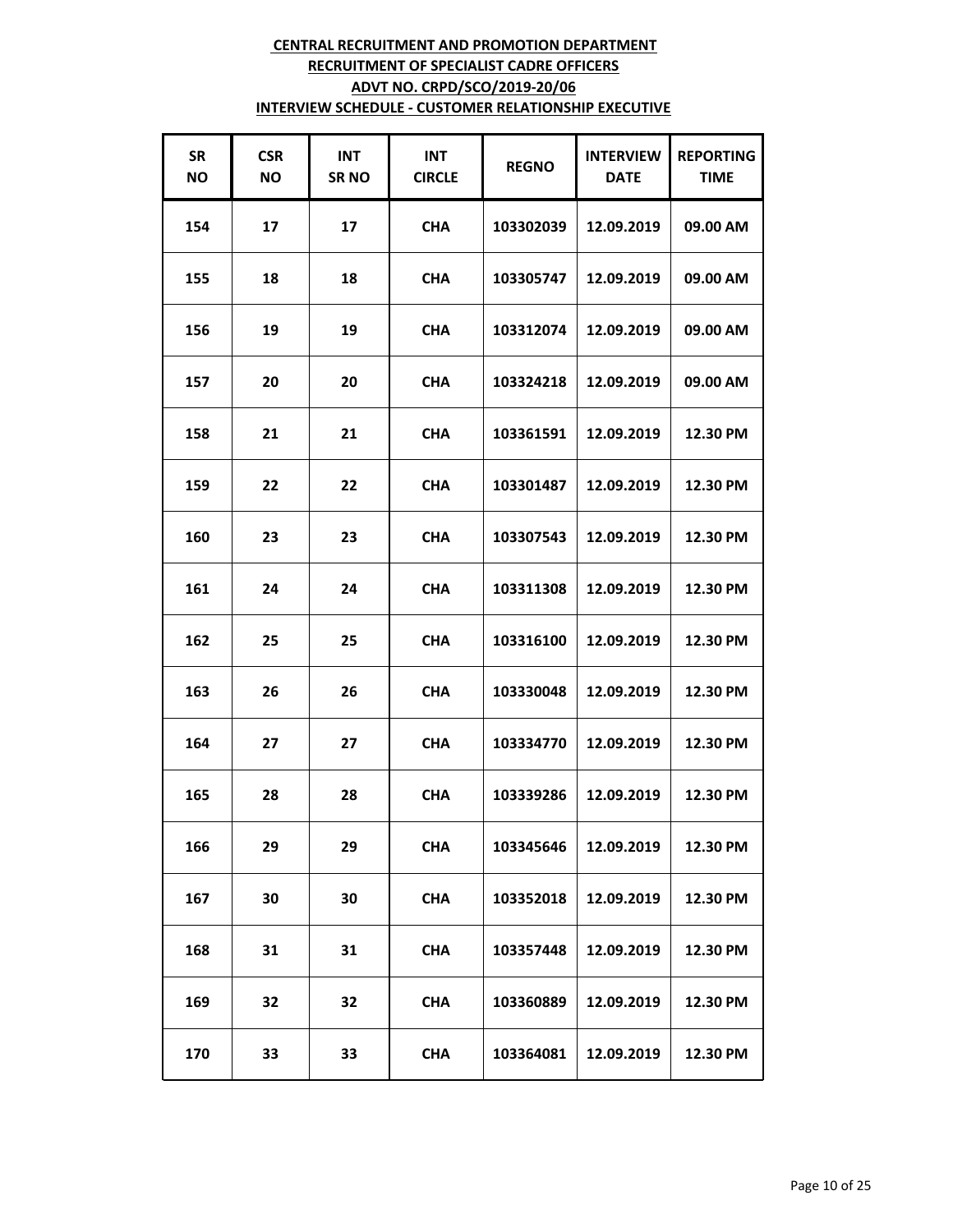| <b>SR</b><br><b>NO</b> | <b>CSR</b><br>ΝO        | <b>INT</b><br><b>SRNO</b> | <b>INT</b><br><b>CIRCLE</b> | <b>REGNO</b> | <b>INTERVIEW</b><br><b>DATE</b> | <b>REPORTING</b><br><b>TIME</b> |
|------------------------|-------------------------|---------------------------|-----------------------------|--------------|---------------------------------|---------------------------------|
| 171                    | 34                      | 34                        | <b>CHA</b>                  | 103367695    | 12.09.2019                      | 12.30 PM                        |
| 172                    | 35                      | 35                        | <b>CHA</b>                  | 103369907    | 12.09.2019                      | 12.30 PM                        |
| 173                    | 1                       | $\mathbf{1}$              | <b>CHE</b>                  | 103303486    | 12.09.2019                      | 09.00 AM                        |
| 174                    | $\overline{2}$          | $\overline{\mathbf{2}}$   | <b>CHE</b>                  | 103308660    | 12.09.2019                      | 09.00 AM                        |
| 175                    | 3                       | 3                         | <b>CHE</b>                  | 103328411    | 12.09.2019                      | 09.00 AM                        |
| 176                    | 4                       | 4                         | <b>CHE</b>                  | 103338506    | 12.09.2019                      | 09.00 AM                        |
| 177                    | 5                       | 5                         | <b>CHE</b>                  | 103345763    | 12.09.2019                      | 09.00 AM                        |
| 178                    | 6                       | 6                         | <b>CHE</b>                  | 103353307    | 12.09.2019                      | 09.00 AM                        |
| 179                    | $\overline{\mathbf{z}}$ | $\overline{\mathbf{z}}$   | <b>CHE</b>                  | 103362161    | 12.09.2019                      | 09.00 AM                        |
| 180                    | 8                       | 8                         | <b>CHE</b>                  | 103371041    | 12.09.2019                      | 09.00 AM                        |
| 181                    | 9                       | 9                         | <b>CHE</b>                  | 103332415    | 12.09.2019                      | 09.00 AM                        |
| 182                    | 10                      | 10                        | <b>CHE</b>                  | 103308749    | 12.09.2019                      | 09.00 AM                        |
| 183                    | 11                      | 11                        | <b>CHE</b>                  | 103311439    | 12.09.2019                      | 09.00 AM                        |
| 184                    | 12                      | 12                        | <b>CHE</b>                  | 103311800    | 12.09.2019                      | 09.00 AM                        |
| 185                    | 13                      | 13                        | <b>CHE</b>                  | 103314098    | 12.09.2019                      | 09.00 AM                        |
| 186                    | 14                      | 14                        | <b>CHE</b>                  | 103324369    | 12.09.2019                      | 09.00 AM                        |
| 187                    | 15                      | 15                        | <b>CHE</b>                  | 103327116    | 12.09.2019                      | 09.00 AM                        |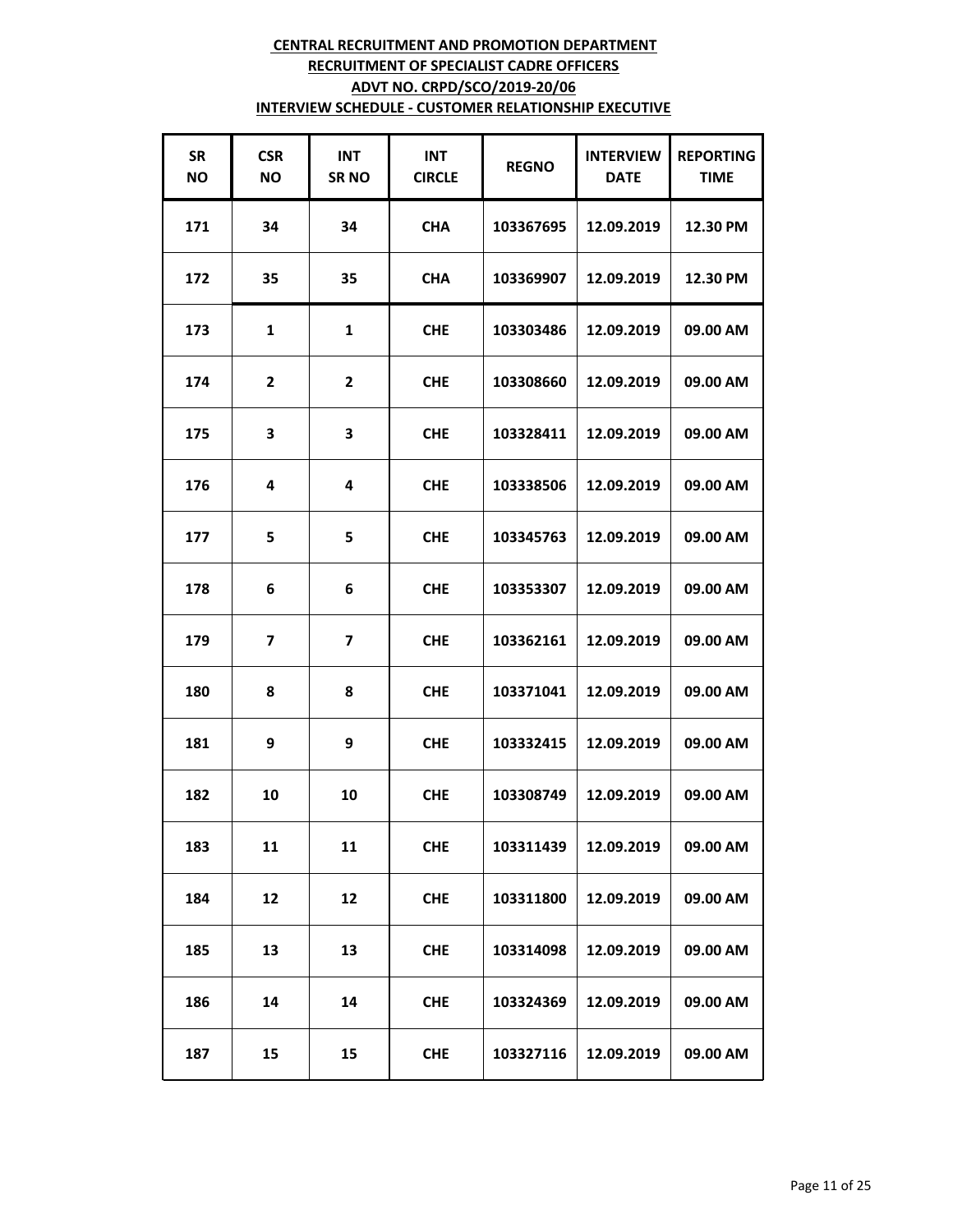| <b>SR</b><br><b>NO</b> | <b>CSR</b><br><b>NO</b> | <b>INT</b><br><b>SRNO</b> | <b>INT</b><br><b>CIRCLE</b> | <b>REGNO</b> | <b>INTERVIEW</b><br><b>DATE</b> | <b>REPORTING</b><br><b>TIME</b> |
|------------------------|-------------------------|---------------------------|-----------------------------|--------------|---------------------------------|---------------------------------|
| 188                    | 16                      | 16                        | <b>CHE</b>                  | 103333933    | 12.09.2019                      | 12.30 PM                        |
| 189                    | 17                      | 17                        | <b>CHE</b>                  | 103352190    | 12.09.2019                      | 12.30 PM                        |
| 190                    | 18                      | 18                        | <b>CHE</b>                  | 103358001    | 12.09.2019                      | 12.30 PM                        |
| 191                    | 19                      | 19                        | <b>CHE</b>                  | 103359382    | 12.09.2019                      | 12.30 PM                        |
| 192                    | 20                      | 20                        | <b>CHE</b>                  | 103365982    | 12.09.2019                      | 12.30 PM                        |
| 193                    | 21                      | 21                        | <b>CHE</b>                  | 103367877    | 12.09.2019                      | 12.30 PM                        |
| 194                    | 22                      | 22                        | <b>CHE</b>                  | 103325185    | 12.09.2019                      | 12.30 PM                        |
| 195                    | 23                      | 23                        | <b>CHE</b>                  | 103331268    | 12.09.2019                      | 12.30 PM                        |
| 196                    | 24                      | 24                        | <b>CHE</b>                  | 103334294    | 12.09.2019                      | 12.30 PM                        |
| 197                    | 25                      | 25                        | <b>CHE</b>                  | 103365557    | 12.09.2019                      | 12.30 PM                        |
| 198                    | 26                      | 26                        | <b>CHE</b>                  | 103367881    | 12.09.2019                      | 12.30 PM                        |
| 199                    | $\mathbf{1}$            | $\mathbf{1}$              | <b>DEL</b>                  | 103300823    | 11.09.2019                      | 09.00 AM                        |
| 200                    | $\mathbf{2}$            | $\mathbf{2}$              | <b>DEL</b>                  | 103303761    | 11.09.2019                      | 09.00 AM                        |
| 201                    | 3                       | 3                         | <b>DEL</b>                  | 103304434    | 11.09.2019                      | 09.00 AM                        |
| 202                    | 4                       | 4                         | <b>DEL</b>                  | 103305685    | 11.09.2019                      | 09.00 AM                        |
| 203                    | 5                       | 5                         | <b>DEL</b>                  | 103307983    | 11.09.2019                      | 09.00 AM                        |
| 204                    | 6                       | 6                         | <b>DEL</b>                  | 103309343    | 11.09.2019                      | 09.00 AM                        |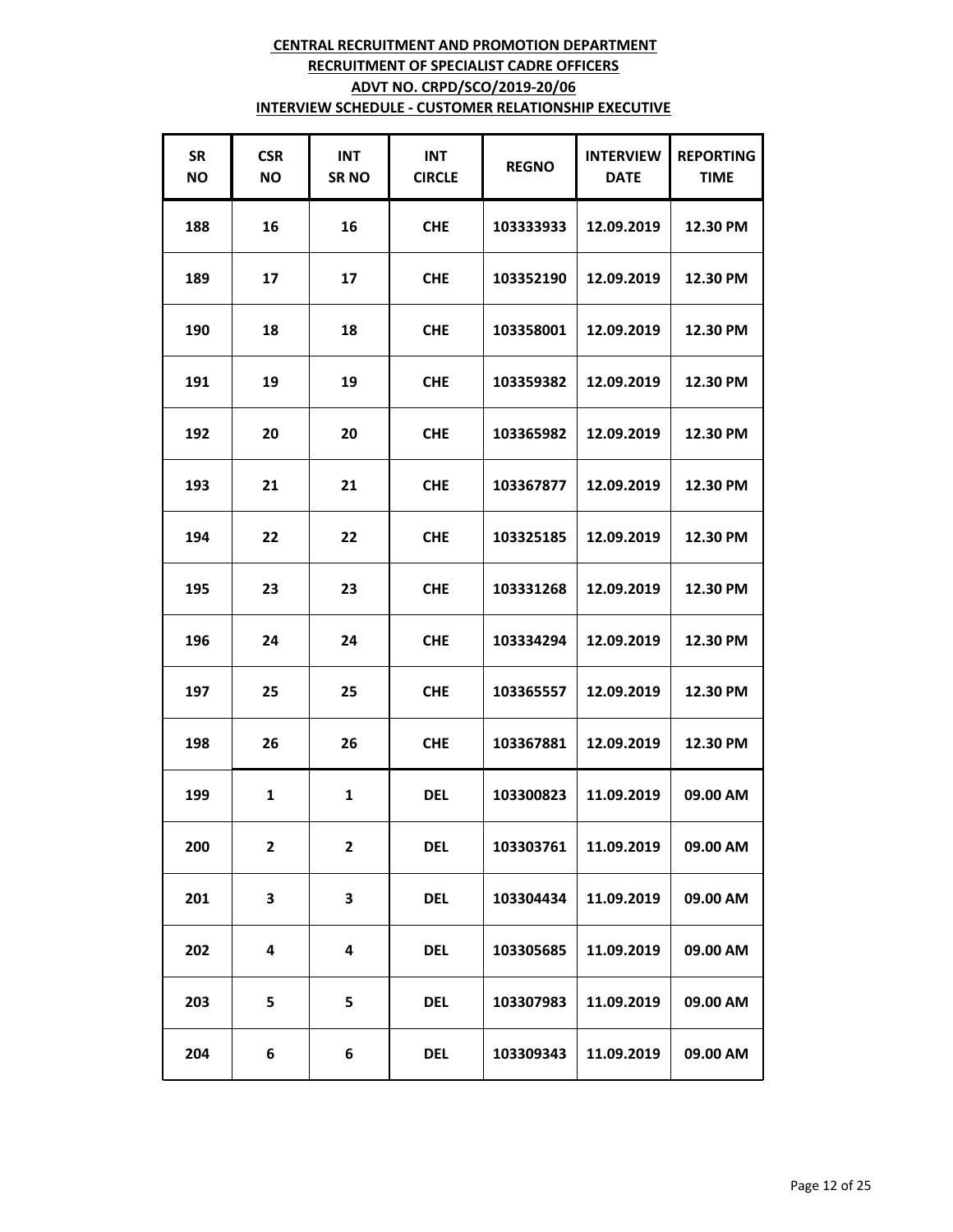| <b>SR</b><br><b>NO</b> | <b>CSR</b><br>ΝO | <b>INT</b><br><b>SRNO</b> | <b>INT</b><br><b>CIRCLE</b> | <b>REGNO</b> | <b>INTERVIEW</b><br><b>DATE</b> | <b>REPORTING</b><br><b>TIME</b> |
|------------------------|------------------|---------------------------|-----------------------------|--------------|---------------------------------|---------------------------------|
| 205                    | 7                | 7                         | <b>DEL</b>                  | 103309769    | 11.09.2019                      | 09.00 AM                        |
| 206                    | 8                | 8                         | <b>DEL</b>                  | 103316400    | 11.09.2019                      | 09.00 AM                        |
| 207                    | 9                | 9                         | <b>DEL</b>                  | 103318853    | 11.09.2019                      | 09.00 AM                        |
| 208                    | 10               | 10                        | <b>DEL</b>                  | 103319977    | 11.09.2019                      | 09.00 AM                        |
| 209                    | 11               | 11                        | <b>DEL</b>                  | 103323249    | 11.09.2019                      | 09.00 AM                        |
| 210                    | 12               | 12                        | <b>DEL</b>                  | 103324214    | 11.09.2019                      | 09.00 AM                        |
| 211                    | 13               | 13                        | del                         | 103325857    | 11.09.2019                      | 09.00 AM                        |
| 212                    | 14               | 14                        | <b>DEL</b>                  | 103329287    | 11.09.2019                      | 09.00 AM                        |
| 213                    | 15               | 15                        | <b>DEL</b>                  | 103330920    | 11.09.2019                      | 09.00 AM                        |
| 214                    | 16               | 16                        | del                         | 103346434    | 11.09.2019                      | 09.00 AM                        |
| 215                    | 17               | 17                        | del                         | 103346735    | 11.09.2019                      | 09.00 AM                        |
| 216                    | 18               | 18                        | <b>DEL</b>                  | 103349337    | 11.09.2019                      | 09.00 AM                        |
| 217                    | 19               | 19                        | <b>DEL</b>                  | 103352594    | 11.09.2019                      | 09.00 AM                        |
| 218                    | 20               | 20                        | <b>DEL</b>                  | 103354011    | 11.09.2019                      | 09.00 AM                        |
| 219                    | 21               | 21                        | <b>DEL</b>                  | 103355559    | 11.09.2019                      | 09.00 AM                        |
| 220                    | 22               | 22                        | <b>DEL</b>                  | 103358412    | 11.09.2019                      | 09.00 AM                        |
| 221                    | 23               | 23                        | <b>DEL</b>                  | 103364643    | 11.09.2019                      | 09.00 AM                        |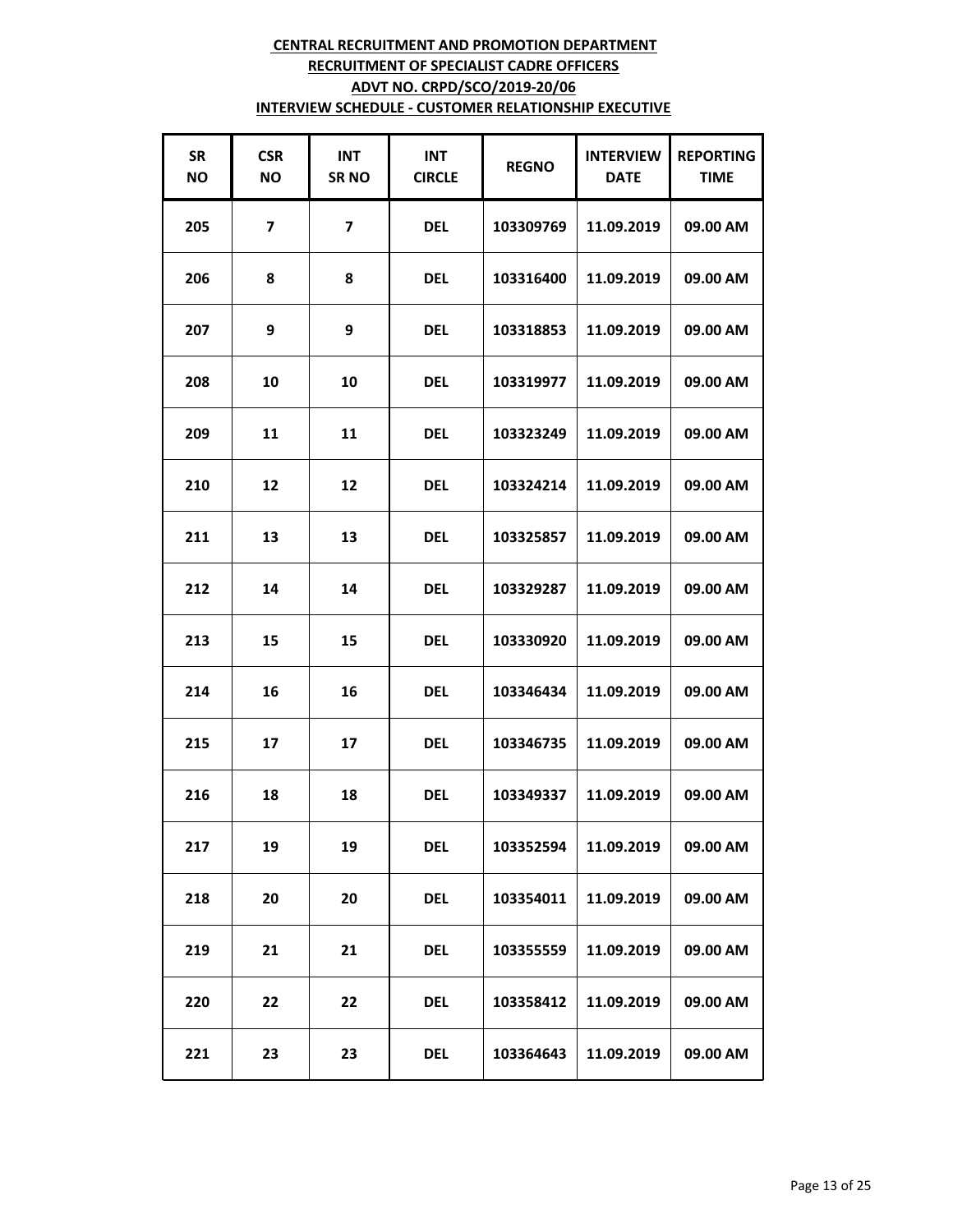| <b>SR</b><br><b>NO</b> | <b>CSR</b><br>ΝO | <b>INT</b><br><b>SRNO</b> | <b>INT</b><br><b>CIRCLE</b> | <b>REGNO</b> | <b>INTERVIEW</b><br><b>DATE</b> | <b>REPORTING</b><br><b>TIME</b> |
|------------------------|------------------|---------------------------|-----------------------------|--------------|---------------------------------|---------------------------------|
| 222                    | 24               | 24                        | <b>DEL</b>                  | 103305421    | 11.09.2019                      | 09.00 AM                        |
| 223                    | 25               | 25                        | <b>DEL</b>                  | 103308911    | 11.09.2019                      | 09.00 AM                        |
| 224                    | 26               | 26                        | <b>DEL</b>                  | 103351987    | 11.09.2019                      | 12.30 PM                        |
| 225                    | 27               | 27                        | <b>DEL</b>                  | 103366386    | 11.09.2019                      | 12.30 PM                        |
| 226                    | 28               | 28                        | <b>DEL</b>                  | 103368244    | 11.09.2019                      | 12.30 PM                        |
| 227                    | 29               | 29                        | <b>DEL</b>                  | 103313396    | 11.09.2019                      | 12.30 PM                        |
| 228                    | 30               | 30                        | <b>DEL</b>                  | 103301287    | 11.09.2019                      | 12.30 PM                        |
| 229                    | 31               | 31                        | <b>DEL</b>                  | 103303466    | 11.09.2019                      | 12.30 PM                        |
| 230                    | 32               | 32                        | <b>DEL</b>                  | 103313366    | 11.09.2019                      | 12.30 PM                        |
| 231                    | 33               | 33                        | <b>DEL</b>                  | 103315768    | 11.09.2019                      | 12.30 PM                        |
| 232                    | 34               | 34                        | <b>DEL</b>                  | 103317942    | 11.09.2019                      | 12.30 PM                        |
| 233                    | 35               | 35                        | <b>DEL</b>                  | 103330860    | 11.09.2019                      | 12.30 PM                        |
| 234                    | 36               | 36                        | <b>DEL</b>                  | 103336000    | 11.09.2019                      | 12.30 PM                        |
| 235                    | 37               | 37                        | del                         | 103344310    | 11.09.2019                      | 12.30 PM                        |
| 236                    | 38               | 38                        | <b>DEL</b>                  | 103345001    | 11.09.2019                      | 12.30 PM                        |
| 237                    | 39               | 39                        | <b>DEL</b>                  | 103352130    | 11.09.2019                      | 12.30 PM                        |
| 238                    | 40               | 40                        | <b>DEL</b>                  | 103352741    | 11.09.2019                      | 12.30 PM                        |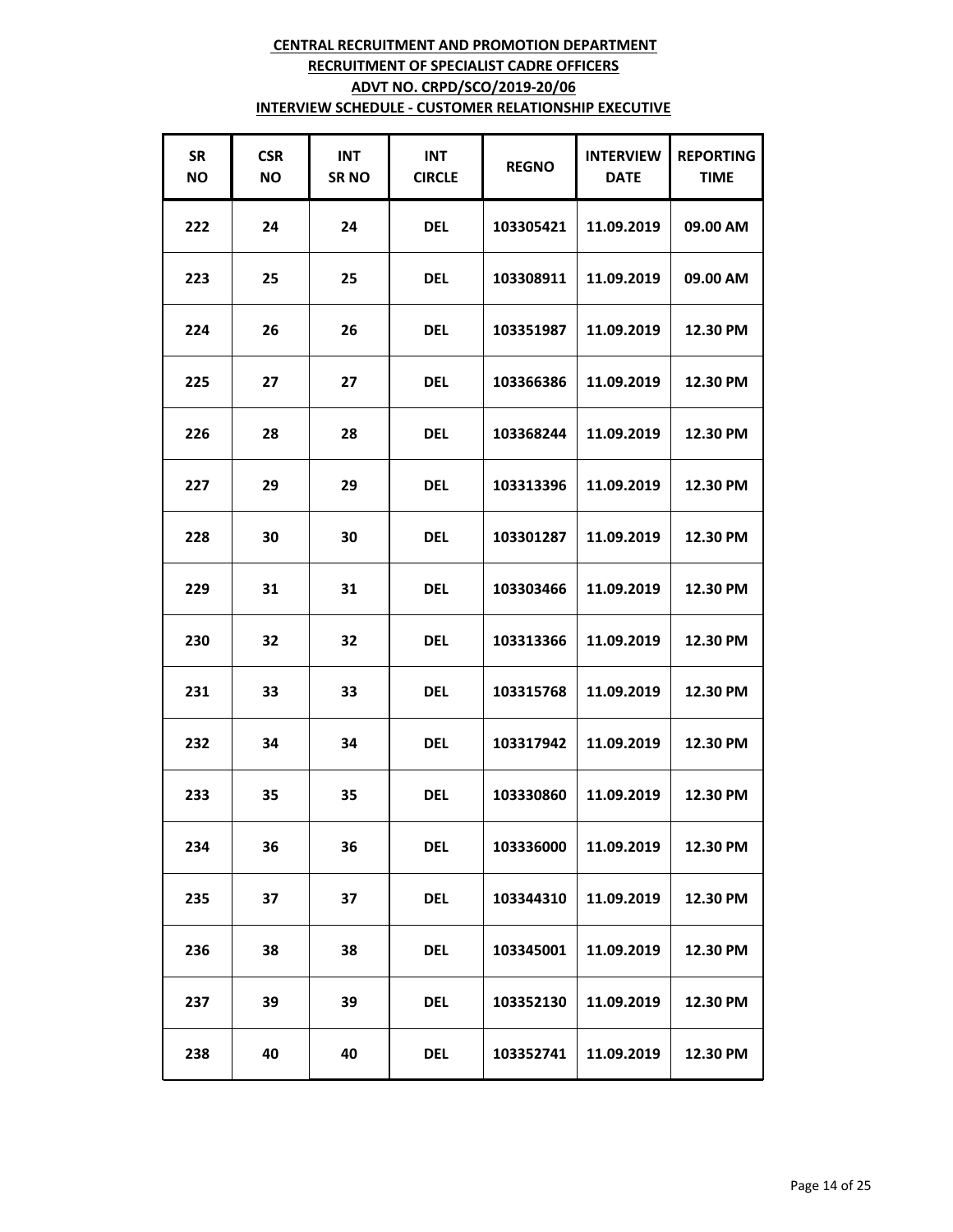| <b>SR</b><br><b>NO</b> | <b>CSR</b><br>ΝO | <b>INT</b><br><b>SRNO</b> | <b>INT</b><br><b>CIRCLE</b> | <b>REGNO</b> | <b>INTERVIEW</b><br><b>DATE</b> | <b>REPORTING</b><br><b>TIME</b> |
|------------------------|------------------|---------------------------|-----------------------------|--------------|---------------------------------|---------------------------------|
| 239                    | 41               | $\mathbf{1}$              | <b>DEL</b>                  | 103352985    | 12.09.2019                      | 09.00 AM                        |
| 240                    | 42               | $\overline{2}$            | <b>DEL</b>                  | 103356223    | 12.09.2019                      | 09.00 AM                        |
| 241                    | 43               | 3                         | <b>DEL</b>                  | 103363535    | 12.09.2019                      | 09.00 AM                        |
| 242                    | 44               | 4                         | <b>DEL</b>                  | 103367234    | 12.09.2019                      | 09.00 AM                        |
| 243                    | 45               | 5                         | <b>DEL</b>                  | 103369505    | 12.09.2019                      | 09.00 AM                        |
| 244                    | 46               | 6                         | <b>DEL</b>                  | 103370804    | 12.09.2019                      | 09.00 AM                        |
| 245                    | 47               | 7                         | <b>DEL</b>                  | 103317956    | 12.09.2019                      | 09.00 AM                        |
| 246                    | 48               | 8                         | <b>DEL</b>                  | 103331411    | 12.09.2019                      | 09.00 AM                        |
| 247                    | 49               | 9                         | <b>DEL</b>                  | 103343893    | 12.09.2019                      | 09.00 AM                        |
| 248                    | 50               | 10                        | <b>DEL</b>                  | 103354781    | 12.09.2019                      | 09.00 AM                        |
| 249                    | 51               | 11                        | <b>DEL</b>                  | 103371987    | 12.09.2019                      | 09.00 AM                        |
| 250                    | 52               | 12                        | <b>DEL</b>                  | 103352175    | 12.09.2019                      | 09.00 AM                        |
| 251                    | 53               | 13                        | <b>DEL</b>                  | 103303687    | 12.09.2019                      | 09.00 AM                        |
| 252                    | 54               | 14                        | del                         | 103305915    | 12.09.2019                      | 09.00 AM                        |
| 253                    | 55               | 15                        | <b>DEL</b>                  | 103307070    | 12.09.2019                      | 09.00 AM                        |
| 254                    | 56               | 16                        | <b>DEL</b>                  | 103307167    | 12.09.2019                      | 09.00 AM                        |
| 255                    | 57               | 17                        | <b>DEL</b>                  | 103311725    | 12.09.2019                      | 09.00 AM                        |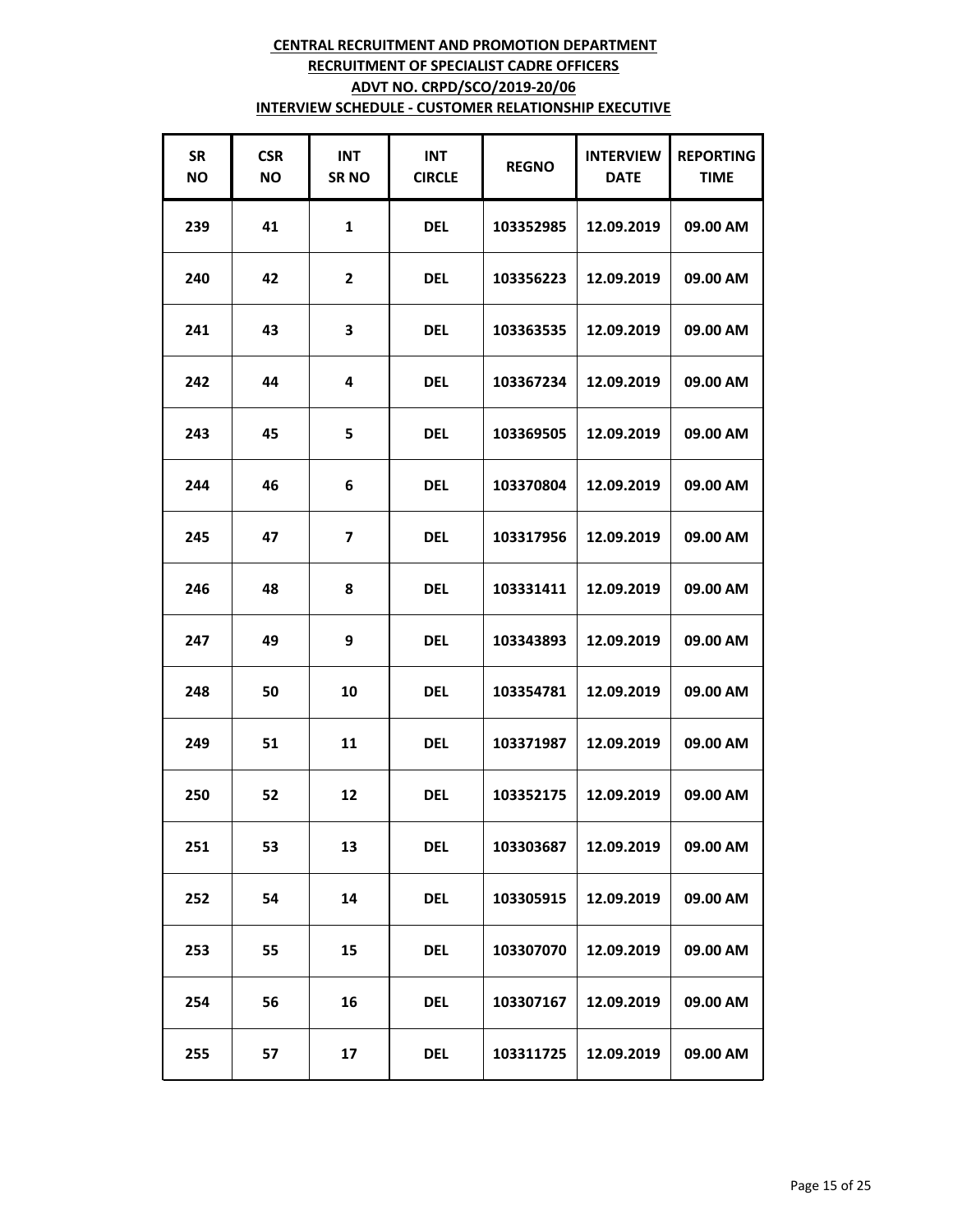| <b>SR</b><br><b>NO</b> | <b>CSR</b><br>ΝO | <b>INT</b><br><b>SRNO</b> | <b>INT</b><br><b>CIRCLE</b> | <b>REGNO</b> | <b>INTERVIEW</b><br><b>DATE</b> | <b>REPORTING</b><br><b>TIME</b> |
|------------------------|------------------|---------------------------|-----------------------------|--------------|---------------------------------|---------------------------------|
| 256                    | 58               | 18                        | <b>DEL</b>                  | 103320177    | 12.09.2019                      | 09.00 AM                        |
| 257                    | 59               | 19                        | <b>DEL</b>                  | 103338298    | 12.09.2019                      | 09.00 AM                        |
| 258                    | 60               | 20                        | <b>DEL</b>                  | 103339297    | 12.09.2019                      | 09.00 AM                        |
| 259                    | 61               | 21                        | <b>DEL</b>                  | 103341266    | 12.09.2019                      | 09.00 AM                        |
| 260                    | 62               | 22                        | <b>DEL</b>                  | 103342639    | 12.09.2019                      | 09.00 AM                        |
| 261                    | 63               | 23                        | <b>DEL</b>                  | 103342836    | 12.09.2019                      | 09.00 AM                        |
| 262                    | 64               | 24                        | <b>DEL</b>                  | 103343668    | 12.09.2019                      | 09.00 AM                        |
| 263                    | 65               | 25                        | <b>DEL</b>                  | 103345778    | 12.09.2019                      | 09.00 AM                        |
| 264                    | 66               | 26                        | <b>DEL</b>                  | 103349075    | 12.09.2019                      | 12.30 PM                        |
| 265                    | 67               | 27                        | <b>DEL</b>                  | 103352611    | 12.09.2019                      | 12.30 PM                        |
| 266                    | 68               | 28                        | <b>DEL</b>                  | 103354702    | 12.09.2019                      | 12.30 PM                        |
| 267                    | 69               | 29                        | <b>DEL</b>                  | 103355057    | 12.09.2019                      | 12.30 PM                        |
| 268                    | 70               | 30                        | <b>DEL</b>                  | 103358671    | 12.09.2019                      | 12.30 PM                        |
| 269                    | 71               | 31                        | <b>DEL</b>                  | 103360286    | 12.09.2019                      | 12.30 PM                        |
| 270                    | 72               | 32                        | <b>DEL</b>                  | 103364099    | 12.09.2019                      | 12.30 PM                        |
| 271                    | 73               | 33                        | <b>DEL</b>                  | 103365820    | 12.09.2019                      | 12.30 PM                        |
| 272                    | 74               | 34                        | <b>DEL</b>                  | 103368319    | 12.09.2019                      | 12.30 PM                        |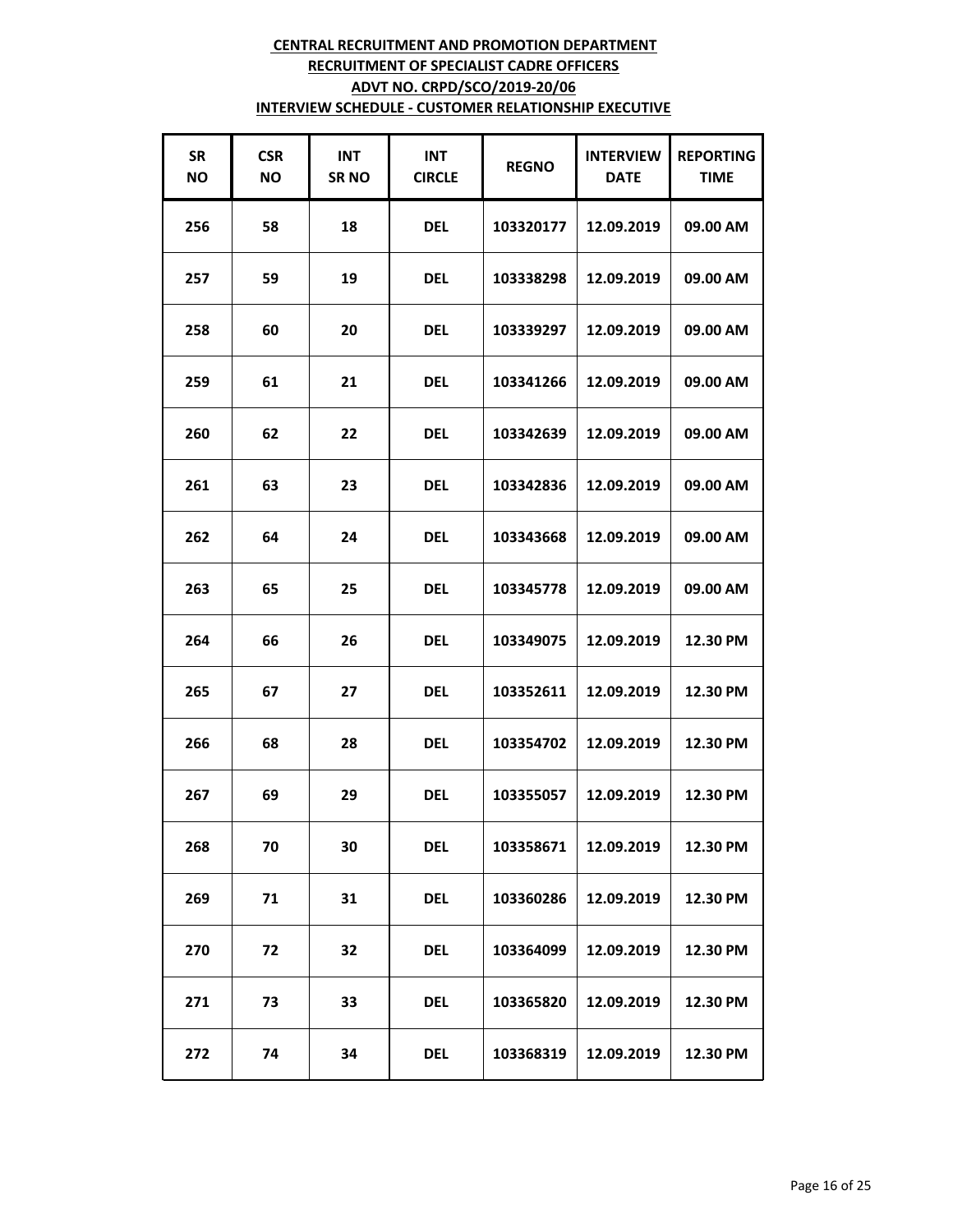| <b>SR</b><br><b>NO</b> | <b>CSR</b><br>NO.       | <b>INT</b><br><b>SRNO</b> | <b>INT</b><br><b>CIRCLE</b> | <b>REGNO</b> | <b>INTERVIEW</b><br><b>DATE</b> | <b>REPORTING</b><br><b>TIME</b> |
|------------------------|-------------------------|---------------------------|-----------------------------|--------------|---------------------------------|---------------------------------|
| 273                    | 75                      | 35                        | <b>DEL</b>                  | 103370612    | 12.09.2019                      | 12.30 PM                        |
| 274                    | 76                      | 36                        | <b>DEL</b>                  | 103370872    | 12.09.2019                      | 12.30 PM                        |
| 275                    | 77                      | 37                        | <b>DEL</b>                  | 103371748    | 12.09.2019                      | 12.30 PM                        |
| 276                    | 78                      | 38                        | <b>DEL</b>                  | 103371807    | 12.09.2019                      | 12.30 PM                        |
| 277                    | 79                      | 39                        | <b>DEL</b>                  | 103372424    | 12.09.2019                      | 12.30 PM                        |
| 278                    | 1                       | $\mathbf{1}$              | <b>HYD</b>                  | 103309223    | 12.09.2019                      | 09.00 AM                        |
| 279                    | $\mathbf{2}$            | $\overline{\mathbf{2}}$   | <b>HYD</b>                  | 103312274    | 12.09.2019                      | 09.00 AM                        |
| 280                    | 3                       | 3                         | <b>HYD</b>                  | 103313617    | 12.09.2019                      | 09.00 AM                        |
| 281                    | 4                       | 4                         | <b>HYD</b>                  | 103338170    | 12.09.2019                      | 09.00 AM                        |
| 282                    | 5                       | 5                         | <b>HYD</b>                  | 103350267    | 12.09.2019                      | 09.00 AM                        |
| 283                    | 6                       | 6                         | <b>HYD</b>                  | 103352765    | 12.09.2019                      | 09.00 AM                        |
| 284                    | $\overline{\mathbf{z}}$ | $\overline{\mathbf{z}}$   | <b>HYD</b>                  | 103360142    | 12.09.2019                      | 09.00 AM                        |
| 285                    | 8                       | 8                         | <b>HYD</b>                  | 103365711    | 12.09.2019                      | 09.00 AM                        |
| 286                    | 9                       | 9                         | <b>HYD</b>                  | 103301081    | 12.09.2019                      | 09.00 AM                        |
| 287                    | 10                      | 10                        | <b>HYD</b>                  | 103306192    | 12.09.2019                      | 09.00 AM                        |
| 288                    | 11                      | 11                        | <b>HYD</b>                  | 103316379    | 12.09.2019                      | 09.00 AM                        |
| 289                    | 12                      | 12                        | <b>HYD</b>                  | 103319769    | 12.09.2019                      | 09.00 AM                        |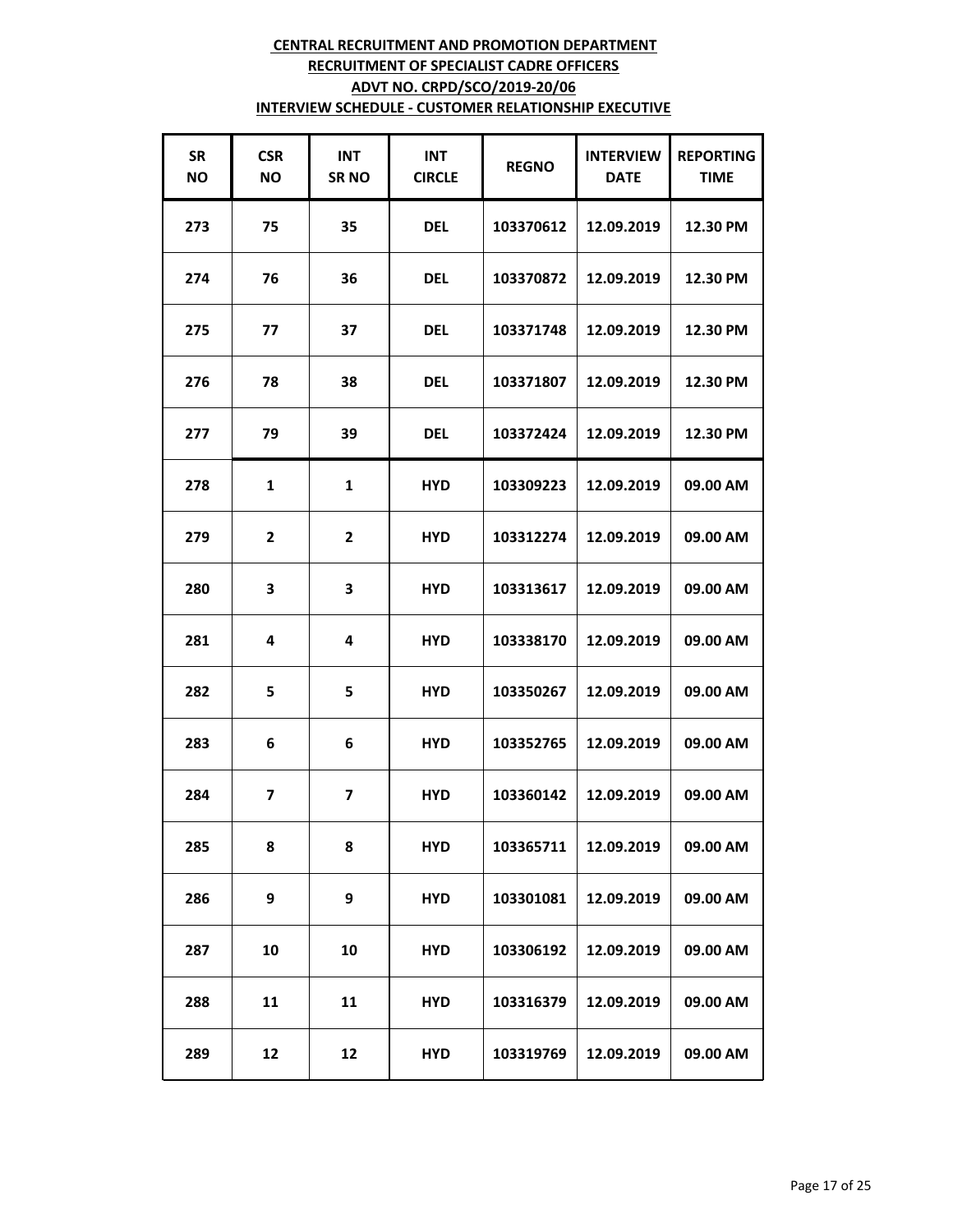| <b>SR</b><br><b>NO</b> | <b>CSR</b><br>ΝO | <b>INT</b><br><b>SRNO</b> | <b>INT</b><br><b>CIRCLE</b> | <b>REGNO</b> | <b>INTERVIEW</b><br><b>DATE</b> | <b>REPORTING</b><br><b>TIME</b> |
|------------------------|------------------|---------------------------|-----------------------------|--------------|---------------------------------|---------------------------------|
| 290                    | 13               | 13                        | <b>HYD</b>                  | 103350938    | 12.09.2019                      | 09.00 AM                        |
| 291                    | 14               | 14                        | <b>HYD</b>                  | 103357082    | 12.09.2019                      | 09.00 AM                        |
| 292                    | 15               | 15                        | <b>HYD</b>                  | 103368059    | 12.09.2019                      | 09.00 AM                        |
| 293                    | 16               | 16                        | <b>HYD</b>                  | 103301047    | 12.09.2019                      | 09.00 AM                        |
| 294                    | 17               | 17                        | <b>HYD</b>                  | 103303895    | 12.09.2019                      | 09.00 AM                        |
| 295                    | 18               | 18                        | <b>HYD</b>                  | 103340242    | 12.09.2019                      | 09.00 AM                        |
| 296                    | 19               | 19                        | <b>HYD</b>                  | 103348566    | 12.09.2019                      | 09.00 AM                        |
| 297                    | 20               | 20                        | <b>HYD</b>                  | 103351902    | 12.09.2019                      | 09.00 AM                        |
| 298                    | 21               | 21                        | <b>HYD</b>                  | 103358219    | 12.09.2019                      | 09.00 AM                        |
| 299                    | 22               | 22                        | <b>HYD</b>                  | 103363694    | 12.09.2019                      | 09.00 AM                        |
| 300                    | 23               | 23                        | <b>HYD</b>                  | 103364631    | 12.09.2019                      | 09.00 AM                        |
| 301                    | 24               | 24                        | <b>HYD</b>                  | 103370646    | 12.09.2019                      | 09.00 AM                        |
| 302                    | 25               | 25                        | <b>HYD</b>                  | 103311379    | 12.09.2019                      | 09.00 AM                        |
| 303                    | 26               | 26                        | <b>HYD</b>                  | 103318578    | 12.09.2019                      | 12.30 PM                        |
| 304                    | 27               | 27                        | <b>HYD</b>                  | 103322674    | 12.09.2019                      | 12.30 PM                        |
| 305                    | 28               | 28                        | <b>HYD</b>                  | 103359887    | 12.09.2019                      | 12.30 PM                        |
| 306                    | 29               | 29                        | <b>HYD</b>                  | 103365429    | 12.09.2019                      | 12.30 PM                        |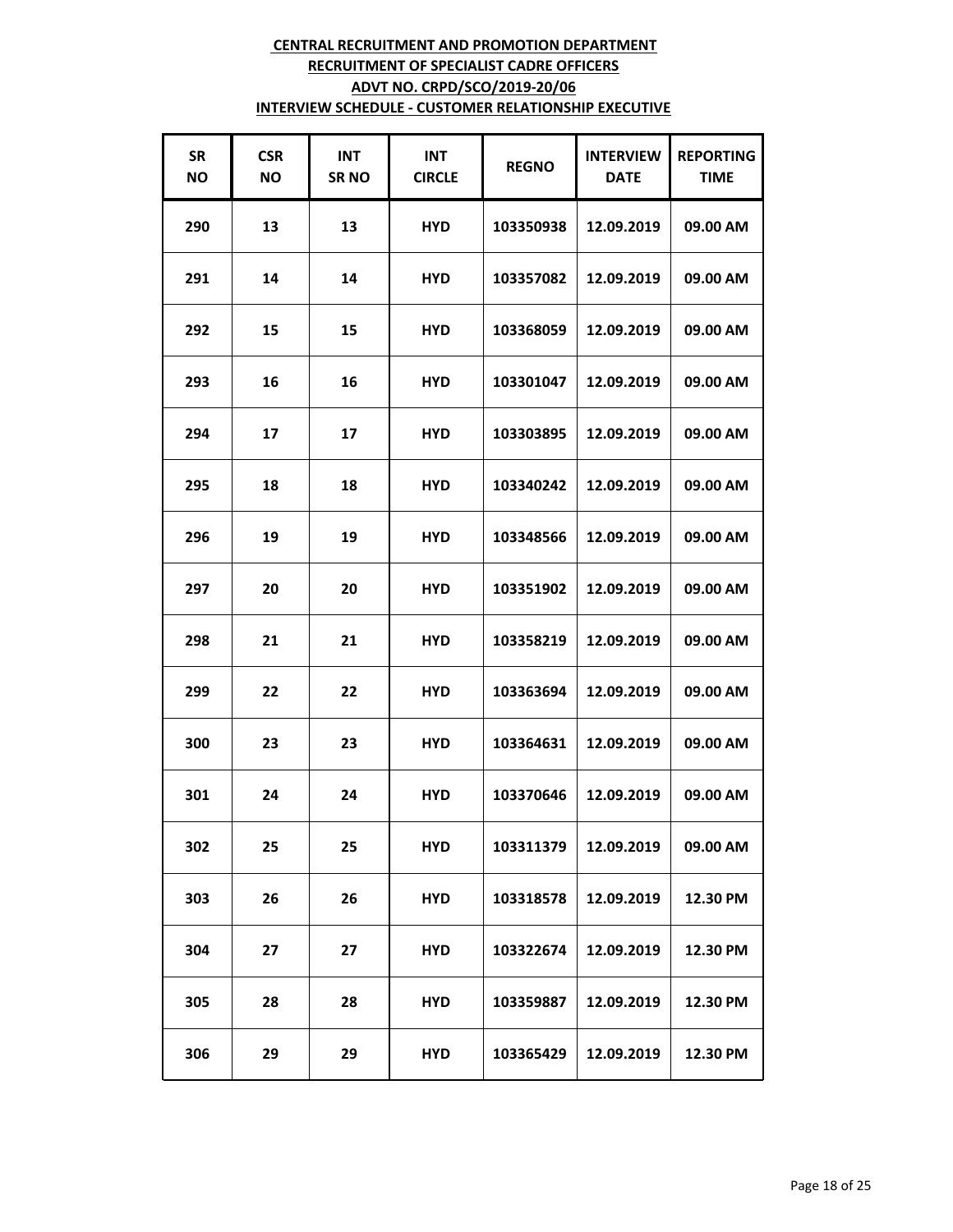| <b>SR</b><br><b>NO</b> | <b>CSR</b><br>ΝO | <b>INT</b><br><b>SRNO</b> | <b>INT</b><br><b>CIRCLE</b> | <b>REGNO</b> | <b>INTERVIEW</b><br><b>DATE</b> | <b>REPORTING</b><br><b>TIME</b> |
|------------------------|------------------|---------------------------|-----------------------------|--------------|---------------------------------|---------------------------------|
| 307                    | 30               | 30                        | <b>HYD</b>                  | 103309262    | 12.09.2019                      | 12.30 PM                        |
| 308                    | 31               | 31                        | <b>HYD</b>                  | 103323301    | 12.09.2019                      | 12.30 PM                        |
| 309                    | 32               | 32                        | <b>HYD</b>                  | 103331034    | 12.09.2019                      | 12.30 PM                        |
| 310                    | 33               | 33                        | <b>HYD</b>                  | 103331035    | 12.09.2019                      | 12.30 PM                        |
| 311                    | 34               | 34                        | <b>HYD</b>                  | 103350176    | 12.09.2019                      | 12.30 PM                        |
| 312                    | 35               | 35                        | <b>HYD</b>                  | 103354138    | 12.09.2019                      | 12.30 PM                        |
| 313                    | 36               | 36                        | <b>HYD</b>                  | 103356271    | 12.09.2019                      | 12.30 PM                        |
| 314                    | 37               | 37                        | <b>HYD</b>                  | 103369856    | 12.09.2019                      | 12.30 PM                        |
| 315                    | 38               | 38                        | <b>HYD</b>                  | 103372311    | 12.09.2019                      | 12.30 PM                        |
| 316                    | $\mathbf{1}$     | $\mathbf{1}$              | <b>KOL</b>                  | 103300196    | 11.09.2019                      | 09.00 AM                        |
| 317                    | $\overline{2}$   | $\mathbf{2}$              | <b>KOL</b>                  | 103300506    | 11.09.2019                      | 09.00 AM                        |
| 318                    | 3                | 3                         | <b>KOL</b>                  | 103306915    | 11.09.2019                      | 09.00 AM                        |
| 319                    | 4                | 4                         | KOL                         | 103310727    | 11.09.2019                      | 09.00 AM                        |
| 320                    | 5                | 5                         | KOL                         | 103329431    | 11.09.2019                      | 09.00 AM                        |
| 321                    | 6                | 6                         | KOL                         | 103334644    | 11.09.2019                      | 09.00 AM                        |
| 322                    | 7                | 7                         | KOL                         | 103341647    | 11.09.2019                      | 09.00 AM                        |
| 323                    | 8                | 8                         | KOL                         | 103355941    | 11.09.2019                      | 09.00 AM                        |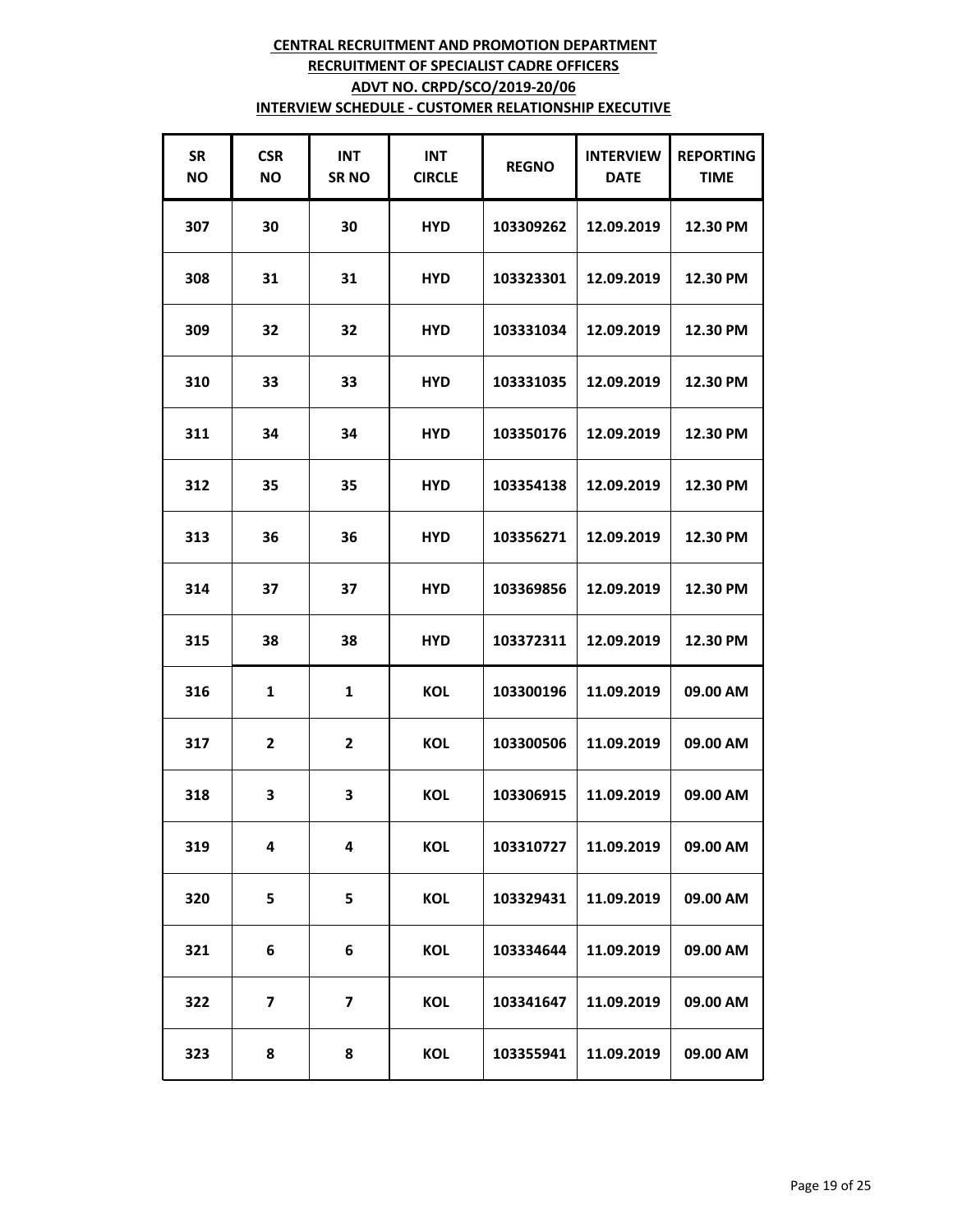| <b>SR</b><br><b>NO</b> | <b>CSR</b><br>ΝO | <b>INT</b><br><b>SRNO</b> | <b>INT</b><br><b>CIRCLE</b> | <b>REGNO</b> | <b>INTERVIEW</b><br><b>DATE</b> | <b>REPORTING</b><br><b>TIME</b> |
|------------------------|------------------|---------------------------|-----------------------------|--------------|---------------------------------|---------------------------------|
| 324                    | 9                | 9                         | <b>KOL</b>                  | 103358399    | 11.09.2019                      | 09.00 AM                        |
| 325                    | 10               | 10                        | <b>KOL</b>                  | 103365247    | 11.09.2019                      | 09.00 AM                        |
| 326                    | 11               | 11                        | KOL                         | 103302552    | 11.09.2019                      | 09.00 AM                        |
| 327                    | 12               | 12                        | <b>KOL</b>                  | 103305782    | 11.09.2019                      | 09.00 AM                        |
| 328                    | 13               | 13                        | <b>KOL</b>                  | 103313296    | 11.09.2019                      | 09.00 AM                        |
| 329                    | 14               | 14                        | <b>KOL</b>                  | 103329275    | 11.09.2019                      | 09.00 AM                        |
| 330                    | 15               | 15                        | KOL                         | 103333327    | 11.09.2019                      | 09.00 AM                        |
| 331                    | 16               | 16                        | KOL                         | 103336553    | 11.09.2019                      | 09.00 AM                        |
| 332                    | 17               | 17                        | <b>KOL</b>                  | 103341592    | 11.09.2019                      | 09.00 AM                        |
| 333                    | 18               | 18                        | <b>KOL</b>                  | 103346468    | 11.09.2019                      | 09.00 AM                        |
| 334                    | 19               | 19                        | <b>KOL</b>                  | 103353707    | 11.09.2019                      | 09.00 AM                        |
| 335                    | 20               | 20                        | KOL                         | 103363567    | 11.09.2019                      | 09.00 AM                        |
| 336                    | 21               | 21                        | KOL                         | 103366073    | 11.09.2019                      | 12.30 PM                        |
| 337                    | 22               | 22                        | KOL                         | 103366181    | 11.09.2019                      | 12.30 PM                        |
| 338                    | 23               | 23                        | KOL                         | 103368835    | 11.09.2019                      | 12.30 PM                        |
| 339                    | 24               | 24                        | KOL                         | 103313322    | 11.09.2019                      | 12.30 PM                        |
| 340                    | 25               | 25                        | KOL                         | 103314381    | 11.09.2019                      | 12.30 PM                        |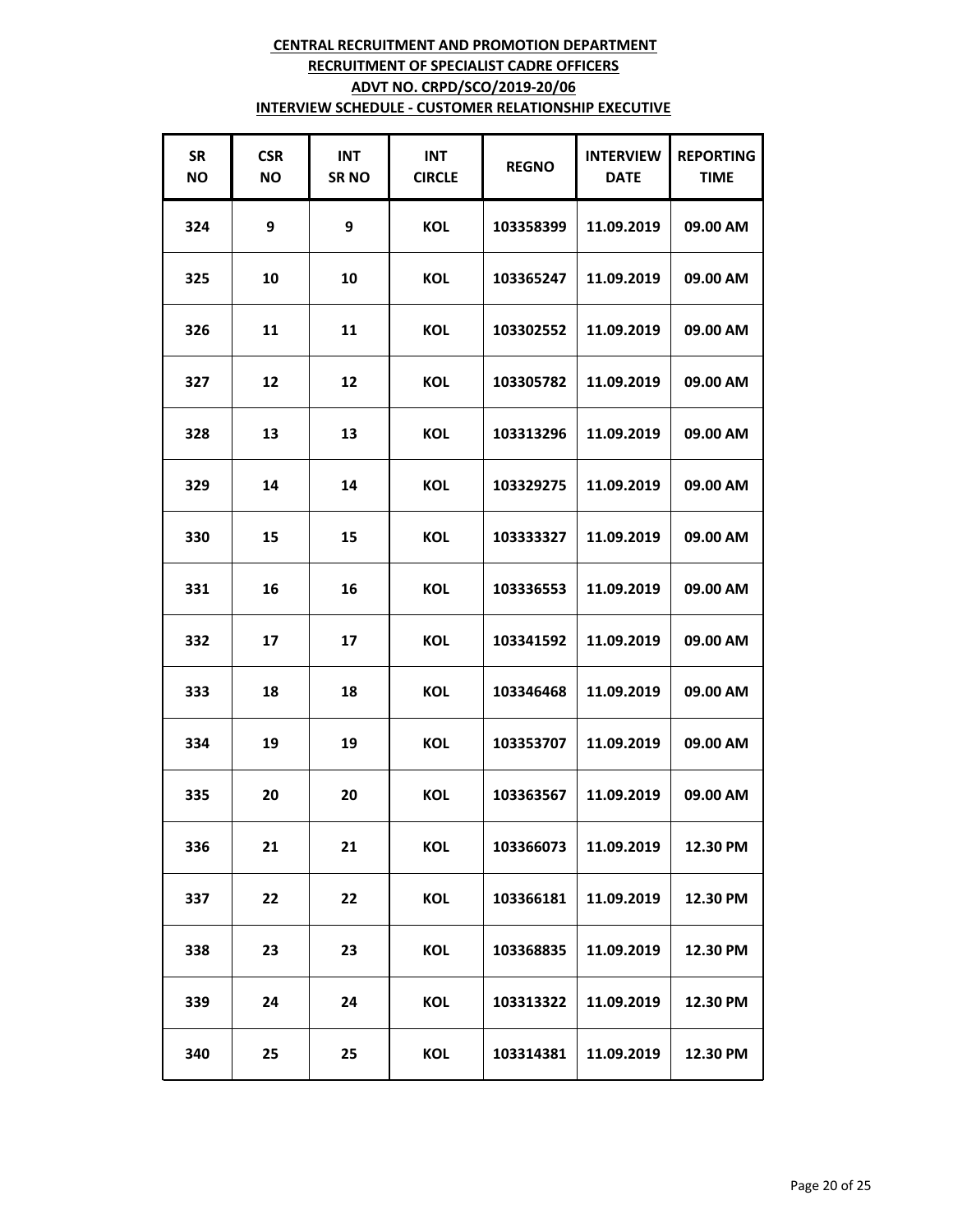| <b>SR</b><br><b>NO</b> | <b>CSR</b><br>ΝO | <b>INT</b><br><b>SRNO</b> | <b>INT</b><br><b>CIRCLE</b> | <b>REGNO</b> | <b>INTERVIEW</b><br><b>DATE</b> | <b>REPORTING</b><br><b>TIME</b> |
|------------------------|------------------|---------------------------|-----------------------------|--------------|---------------------------------|---------------------------------|
| 341                    | 26               | 26                        | <b>KOL</b>                  | 103314627    | 11.09.2019                      | 12.30 PM                        |
| 342                    | 27               | 27                        | <b>KOL</b>                  | 103323235    | 11.09.2019                      | 12.30 PM                        |
| 343                    | 28               | 28                        | KOL                         | 103325373    | 11.09.2019                      | 12.30 PM                        |
| 344                    | 29               | 29                        | <b>KOL</b>                  | 103329072    | 11.09.2019                      | 12.30 PM                        |
| 345                    | 30               | 30                        | <b>KOL</b>                  | 103333437    | 11.09.2019                      | 12.30 PM                        |
| 346                    | 31               | 31                        | <b>KOL</b>                  | 103333589    | 11.09.2019                      | 12.30 PM                        |
| 347                    | 32               | 32                        | KOL                         | 103336239    | 11.09.2019                      | 12.30 PM                        |
| 348                    | 33               | $\mathbf{1}$              | <b>KOL</b>                  | 103337396    | 12.09.2019                      | 09.00 AM                        |
| 349                    | 34               | $\overline{\mathbf{2}}$   | <b>KOL</b>                  | 103339810    | 12.09.2019                      | 09.00 AM                        |
| 350                    | 35               | 3                         | <b>KOL</b>                  | 103346725    | 12.09.2019                      | 09.00 AM                        |
| 351                    | 36               | 4                         | <b>KOL</b>                  | 103357823    | 12.09.2019                      | 09.00 AM                        |
| 352                    | 37               | 5                         | KOL                         | 103358410    | 12.09.2019                      | 09.00 AM                        |
| 353                    | 38               | 6                         | KOL                         | 103361073    | 12.09.2019                      | 09.00 AM                        |
| 354                    | 39               | 7                         | <b>KOL</b>                  | 103361443    | 12.09.2019                      | 09.00 AM                        |
| 355                    | 40               | 8                         | KOL                         | 103365269    | 12.09.2019                      | 09.00 AM                        |
| 356                    | 41               | 9                         | KOL                         | 103367350    | 12.09.2019                      | 09.00 AM                        |
| 357                    | 42               | 10                        | KOL                         | 103317294    | 12.09.2019                      | 09.00 AM                        |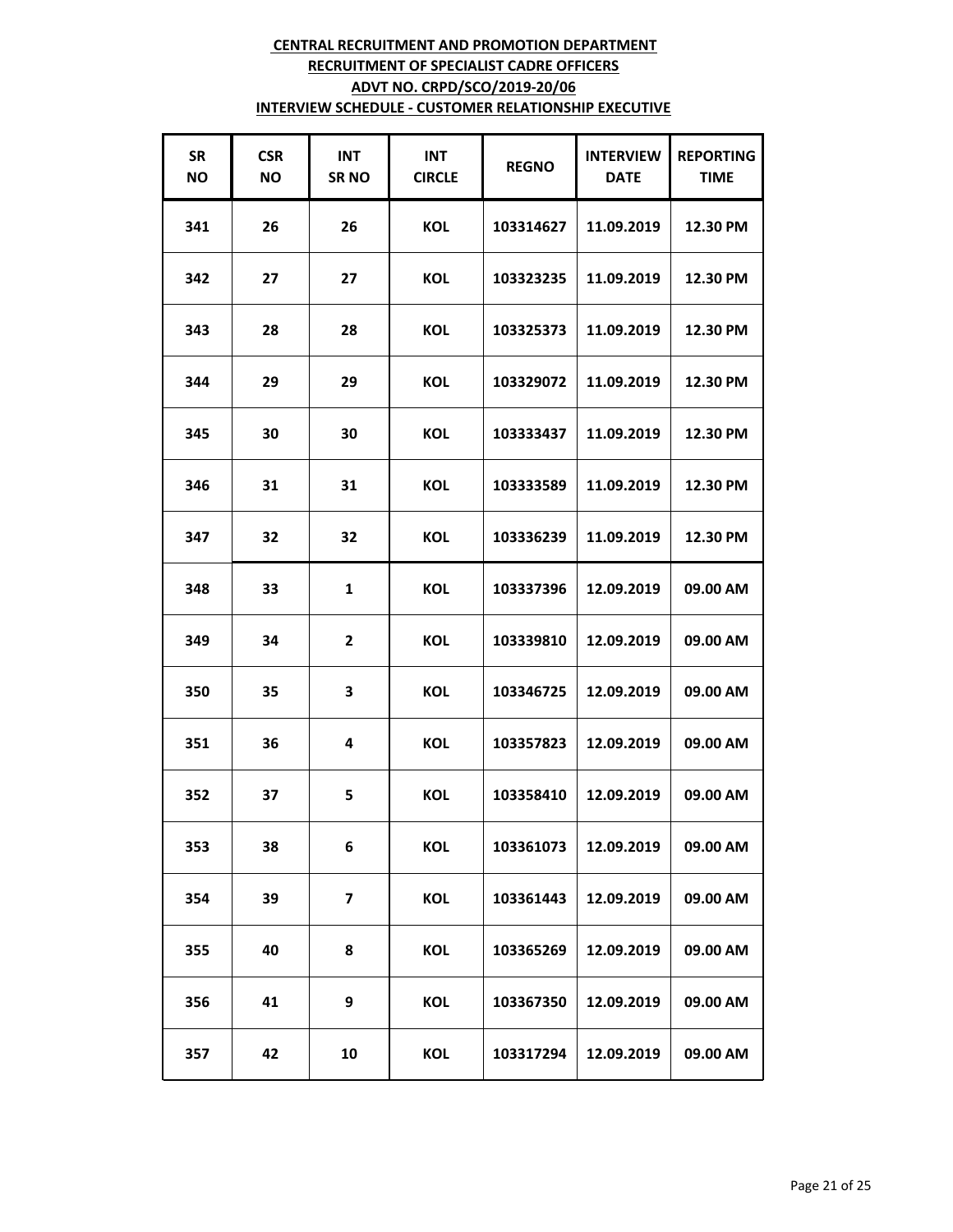| <b>SR</b><br><b>NO</b> | <b>CSR</b><br>ΝO | <b>INT</b><br><b>SRNO</b> | <b>INT</b><br><b>CIRCLE</b> | <b>REGNO</b> | <b>INTERVIEW</b><br><b>DATE</b> | <b>REPORTING</b><br><b>TIME</b> |
|------------------------|------------------|---------------------------|-----------------------------|--------------|---------------------------------|---------------------------------|
| 358                    | 43               | 11                        | <b>KOL</b>                  | 103338019    | 12.09.2019                      | 09.00 AM                        |
| 359                    | 44               | 12                        | <b>KOL</b>                  | 103344298    | 12.09.2019                      | 09.00 AM                        |
| 360                    | 45               | 13                        | KOL                         | 103357578    | 12.09.2019                      | 09.00 AM                        |
| 361                    | 46               | 14                        | <b>KOL</b>                  | 103363757    | 12.09.2019                      | 09.00 AM                        |
| 362                    | 47               | 15                        | KOL                         | 103309476    | 12.09.2019                      | 09.00 AM                        |
| 363                    | 48               | 16                        | <b>KOL</b>                  | 103320796    | 12.09.2019                      | 09.00 AM                        |
| 364                    | 49               | 17                        | KOL                         | 103328510    | 12.09.2019                      | 09.00 AM                        |
| 365                    | 50               | 18                        | KOL                         | 103341067    | 12.09.2019                      | 09.00 AM                        |
| 366                    | 51               | 19                        | KOL                         | 103341935    | 12.09.2019                      | 09.00 AM                        |
| 367                    | 52               | 20                        | KOL                         | 103342699    | 12.09.2019                      | 09.00 AM                        |
| 368                    | 53               | 21                        | KOL                         | 103345861    | 12.09.2019                      | 12.30 PM                        |
| 369                    | 54               | 22                        | KOL                         | 103348732    | 12.09.2019                      | 12.30 PM                        |
| 370                    | 55               | 23                        | KOL                         | 103352683    | 12.09.2019                      | 12.30 PM                        |
| 371                    | 56               | 24                        | KOL                         | 103356845    | 12.09.2019                      | 12.30 PM                        |
| 372                    | 57               | 25                        | <b>KOL</b>                  | 103356859    | 12.09.2019                      | 12.30 PM                        |
| 373                    | 58               | 26                        | KOL                         | 103357156    | 12.09.2019                      | 12.30 PM                        |
| 374                    | 59               | 27                        | KOL                         | 103363258    | 12.09.2019                      | 12.30 PM                        |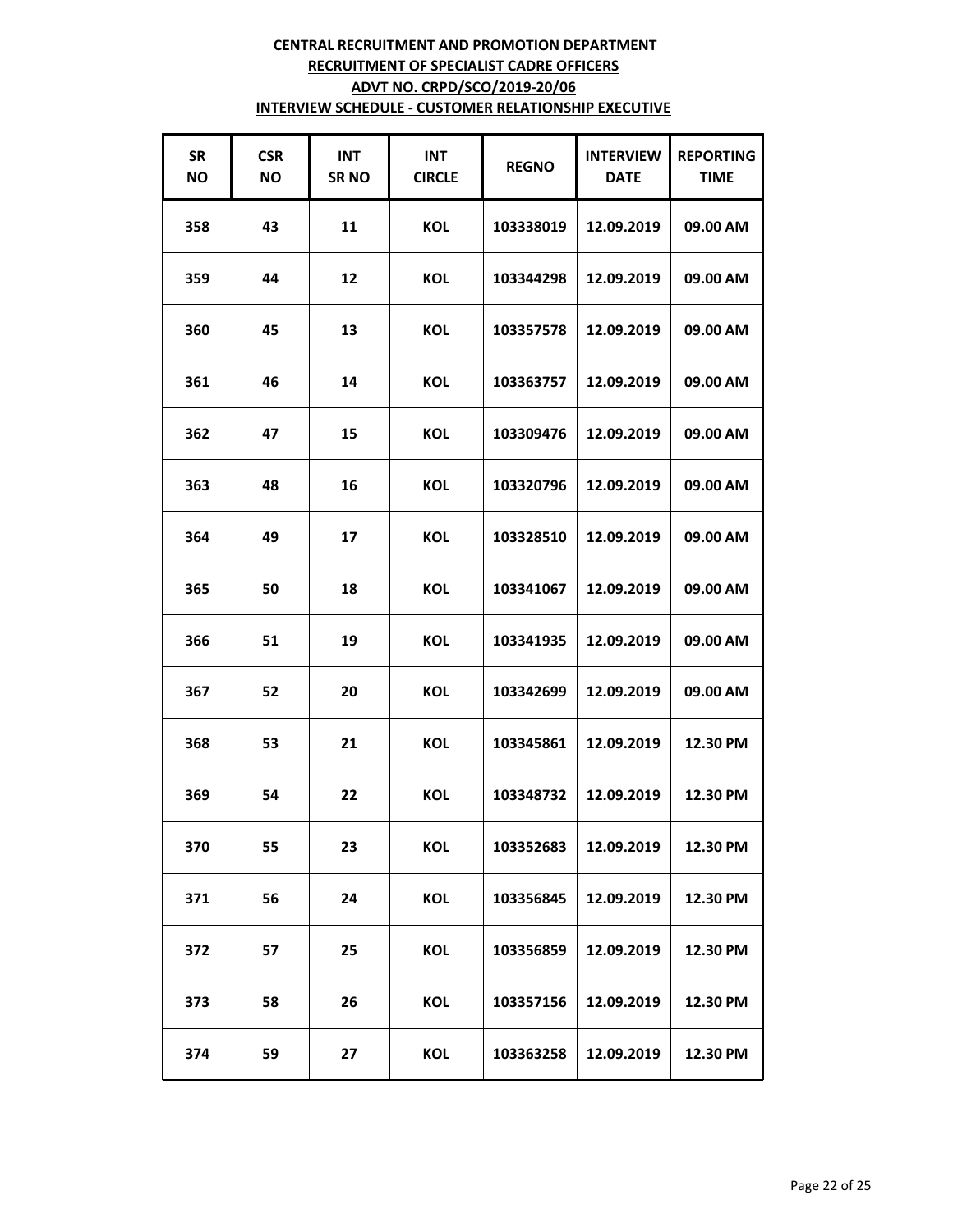| <b>SR</b><br><b>NO</b> | <b>CSR</b><br>ΝO        | <b>INT</b><br><b>SRNO</b> | <b>INT</b><br><b>CIRCLE</b> | <b>REGNO</b> | <b>INTERVIEW</b><br><b>DATE</b> | <b>REPORTING</b><br><b>TIME</b> |
|------------------------|-------------------------|---------------------------|-----------------------------|--------------|---------------------------------|---------------------------------|
| 375                    | 60                      | 28                        | <b>KOL</b>                  | 103364488    | 12.09.2019                      | 12.30 PM                        |
| 376                    | 61                      | 29                        | <b>KOL</b>                  | 103365117    | 12.09.2019                      | 12.30 PM                        |
| 377                    | 62                      | 30                        | <b>KOL</b>                  | 103368287    | 12.09.2019                      | 12.30 PM                        |
| 378                    | 63                      | 31                        | <b>KOL</b>                  | 103371424    | 12.09.2019                      | 12.30 PM                        |
| 379                    | 64                      | 32                        | <b>KOL</b>                  | 103372314    | 12.09.2019                      | 12.30 PM                        |
| 380                    | $\mathbf{1}$            | $\mathbf{1}$              | <b>THI</b>                  | 103314508    | 17.09.2019                      | 09.00 AM                        |
| 381                    | $\overline{2}$          | $\overline{2}$            | <b>THI</b>                  | 103339536    | 17.09.2019                      | 09.00 AM                        |
| 382                    | 3                       | 3                         | <b>THI</b>                  | 103351374    | 17.09.2019                      | 09.00 AM                        |
| 383                    | 4                       | 4                         | <b>THI</b>                  | 103370684    | 17.09.2019                      | 09.00 AM                        |
| 384                    | 5                       | 5                         | <b>THI</b>                  | 103315400    | 17.09.2019                      | 09.00 AM                        |
| 385                    | 6                       | 6                         | THI                         | 103330961    | 17.09.2019                      | 09.00 AM                        |
| 386                    | $\overline{\mathbf{z}}$ | $\overline{\mathbf{z}}$   | <b>THI</b>                  | 103331537    | 17.09.2019                      | 09.00 AM                        |
| 387                    | 8                       | 8                         | <b>THI</b>                  | 103333368    | 17.09.2019                      | 09.00 AM                        |
| 388                    | 9                       | 9                         | THI                         | 103338940    | 17.09.2019                      | 09.00 AM                        |
| 389                    | 10                      | 10                        | <b>THI</b>                  | 103339043    | 17.09.2019                      | 09.00 AM                        |
| 390                    | 11                      | 11                        | <b>THI</b>                  | 103341794    | 17.09.2019                      | 09.00 AM                        |
| 391                    | 12                      | 12                        | <b>THI</b>                  | 103342821    | 17.09.2019                      | 09.00 AM                        |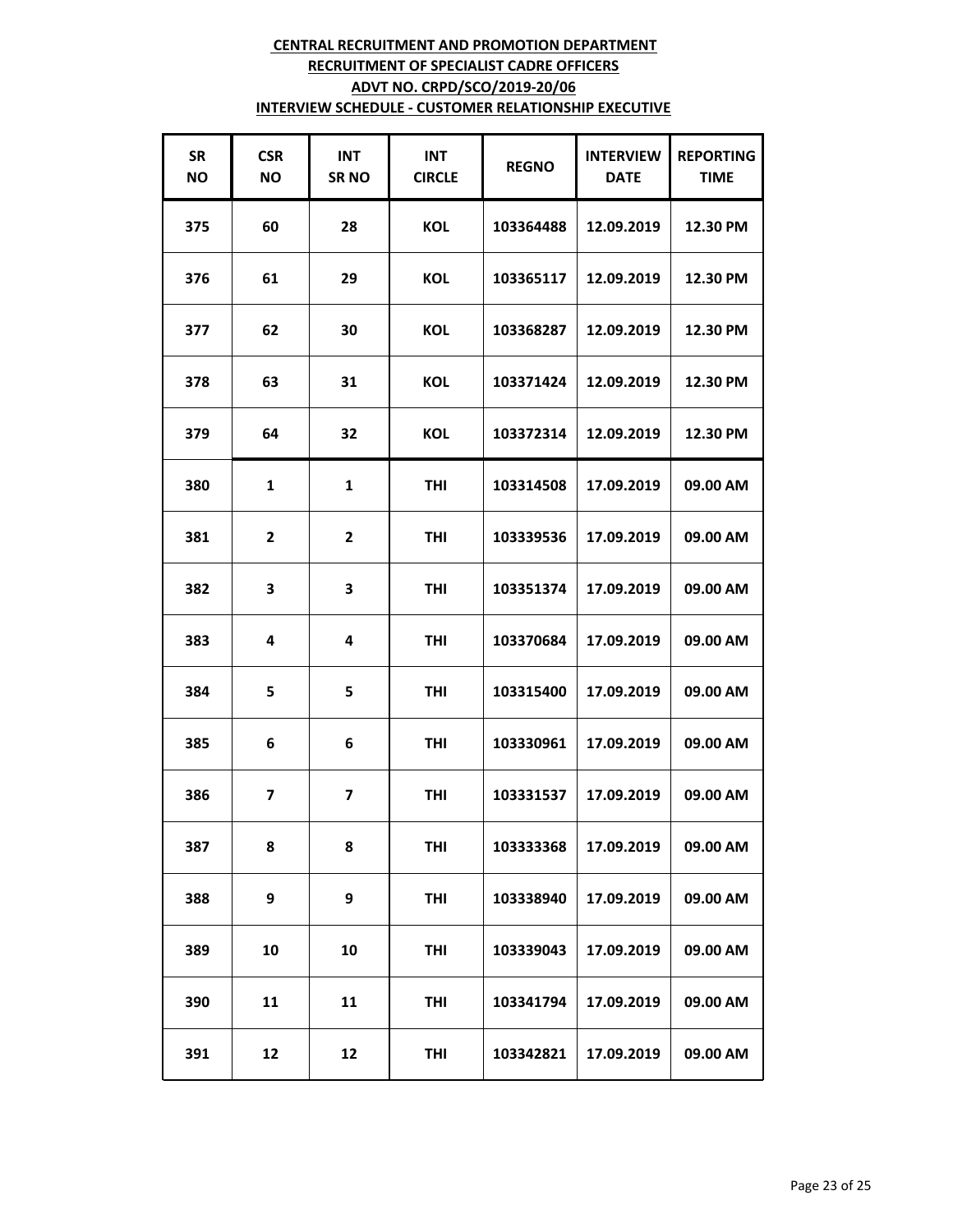| <b>SR</b><br><b>NO</b> | <b>CSR</b><br><b>NO</b> | <b>INT</b><br><b>SRNO</b> | <b>INT</b><br><b>CIRCLE</b> | <b>REGNO</b> | <b>INTERVIEW</b><br><b>DATE</b> | <b>REPORTING</b><br><b>TIME</b> |
|------------------------|-------------------------|---------------------------|-----------------------------|--------------|---------------------------------|---------------------------------|
| 392                    | 13                      | 13                        | <b>THI</b>                  | 103344561    | 17.09.2019                      | 09.00 AM                        |
| 393                    | 14                      | 14                        | <b>THI</b>                  | 103355582    | 17.09.2019                      | 09.00 AM                        |
| 394                    | 15                      | 15                        | THI                         | 103356366    | 17.09.2019                      | 09.00 AM                        |
| 395                    | 16                      | 16                        | <b>THI</b>                  | 103367497    | 17.09.2019                      | 09.00 AM                        |
| 396                    | 17                      | 17                        | THI                         | 103368673    | 17.09.2019                      | 09.00 AM                        |
| 397                    | 18                      | 18                        | <b>THI</b>                  | 103369367    | 17.09.2019                      | 09.00 AM                        |
| 398                    | 19                      | 19                        | <b>THI</b>                  | 103317162    | 17.09.2019                      | 12.30 PM                        |
| 399                    | 20                      | 20                        | <b>THI</b>                  | 103320136    | 17.09.2019                      | 12.30 PM                        |
| 400                    | 21                      | 21                        | THI                         | 103322184    | 17.09.2019                      | 12.30 PM                        |
| 401                    | 22                      | 22                        | <b>THI</b>                  | 103322652    | 17.09.2019                      | 12.30 PM                        |
| 402                    | 23                      | 23                        | THI                         | 103324540    | 17.09.2019                      | 12.30 PM                        |
| 403                    | 24                      | 24                        | <b>THI</b>                  | 103337349    | 17.09.2019                      | 12.30 PM                        |
| 404                    | 25                      | 25                        | <b>THI</b>                  | 103343467    | 17.09.2019                      | 12.30 PM                        |
| 405                    | 26                      | 26                        | <b>THI</b>                  | 103357517    | 17.09.2019                      | 12.30 PM                        |
| 406                    | 27                      | 27                        | <b>THI</b>                  | 103364976    | 17.09.2019                      | 12.30 PM                        |
| 407                    | 28                      | 28                        | THI                         | 103368022    | 17.09.2019                      | 12.30 PM                        |
| 408                    | 29                      | 29                        | <b>THI</b>                  | 103371620    | 17.09.2019                      | 12.30 PM                        |